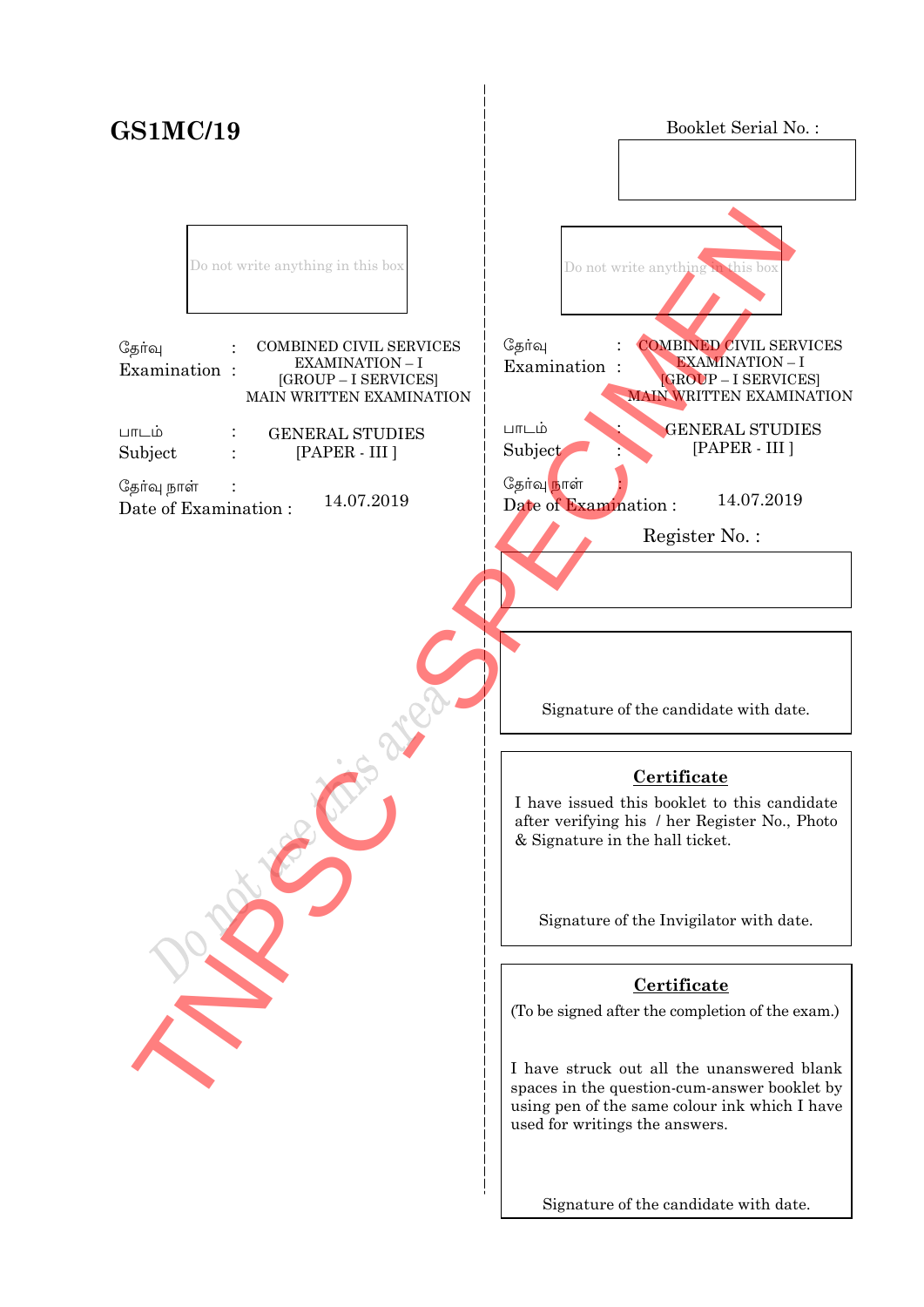# பொது அறிவு **GENERAL STUDIES** தாள் –  $III$ PAPER-III

கால அளவு : மூன்று மணி நேரம்

Duration: 3 Hours

மொத்த மதிப்பெண்கள் :  $250$ 

Total Marks: 250

(இவ்வினா-விடைத்தாள் தொகுப்பு 64 பக்கங்களைக் கொண்டுள்ளது) (This question-cum answer booklet consists of 64 pages) அறிவுரைகள்/Instructions

(கீழ்க்கண்ட அறிவுரைகளை விண்ணப்பதாரர்கள் தவறாமல் பின்பற்ற வேண்டும்) (Candidates shall comply with the following instructions)

1. விண்ணப்பதாரர்கள், இவ்வினா-விடைத்தாள் தொகுப்பு <mark>மொத்தம் 64 பக்கங்களைக் கொண்டுள்ளது</mark> என்பதை முதலில் உறுதி செய்து கொள்ள வேண்டும். இத்தொகுப்பில் ஏதேனும் குறைபாடிருப்பின், உடனடியாக வேறு கொகுப்பை கேர்வக் கண்காணிப்பாளரிடம் கோரிப் பெற்றுக் கொள்ள வேண்டும்.

Candidates shall first ensure that this question-cum-answer booklet contains 64 pages. In case if any defect is found in this booklet, they can request for replacement from the invigilator immediately.

ஒவ்வொரு வினாவிற்கும் தனித்தனி<mark>யாக விடை</mark> எழுதுவதற்கென இடம் ஒதுக்கப்பட்டுள்ளது.  $\overline{2}$ . விண்ணப்பதாரா்கள் ஒவ்வொரு வினாவிற்கும் விடையளிக்க ஒதுக்கப்பட்ட இடத்தில் மட்டுமே விடையளிக்க வேண்டும். விடையளிக்க ஒதுக்கப்பட்ட இடத்திற்கு வெளியே எதையும் எழுதக்கூடாது.

Space has been provided to write the answer for each question. Candidates have to answer the questions only in the space provided for that question. They should not write anything outside the space provided.

3. விண்ணப்பதாரர்கள் வினாத்தாளின் ஒவ்வொரு பிரிவிலும் அறிவுறுத்தப்பட்டுள்ள எண்ணிக்கையிலான வினாக்களுக்கு <mark>மட்டுமே </mark>விடையளிக்க வேண்டும். அதற்கு மிகையான எண்ணிக்கையிலான வினாக்களுக்கு விடையளிக்கால், ஒவ்வொரு பிரிவின் முடிவிலும் மிகையான எண்ணிக்கையில் விடையள<mark>ிக்கப்பட்</mark>டவை கணக்கில் எடுத்துக்கொள்ளப்பட மாட்டாது.

Candidates should answer as many number of questions as instructed in the question paper in each section. If more than the required number of questions are answered, the answers written at the end of each section will not be taken into account.

இவ்வினா-விடைத் தொகுப்பில் வினாக்கள் தமிழ் மற்றும் ஆங்கில வடிவங்களில் உள்ளன. அனைத்து  $4.7$ இனங்களிலும் ஆங்கில வடிவில் தரப்பட்டுள்ள குறிப்புகளே முடிவானவை.

In this question-cum-answer booklet, questions are in Tamil and English versions. In all matters, English version is final.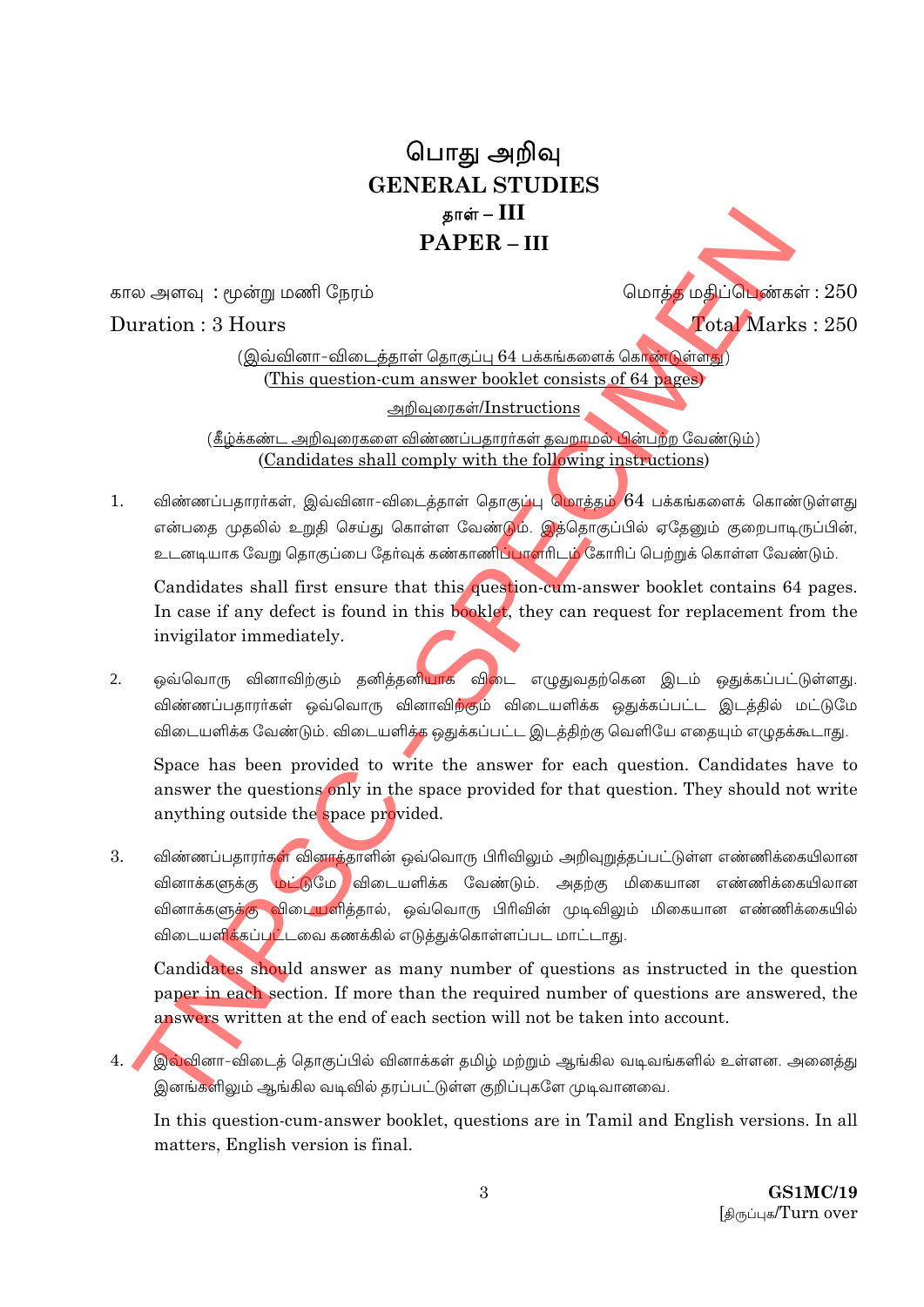$5<sub>1</sub>$ விண்ணப்பதாரா்கள் இந்த வினா-விடைத் தொகுப்பிலிருந்து எந்தத் தாளையும் கிழித்துவிடக் கூடாது.

Candidates should not tear off any leaves from this question-cum-answer booklet.

6. இத்தேர்வை பொறுத்தவரை, அழகாக எழுதுவதற்காகவும், பிழையில்லாம<mark>ல் எழுதுவதற்</mark>காகவும் தனியாக மதிப்பெண்கள் ஒதுக்கப்படவில்லை.

There is no reservation of marks for neatness of writing and correctness of spelling in respect of this examination.

7. விண்ணப்பதாரா்கள் கடித வடிவிலான வினாக்களுக்கு விடையளிக்<mark>கும் பொழுது தங்களது பெயரையோ,</mark> பதிவெண்ணையோ எழுதக்கூடாது. தங்களது பெயரில் கையொப்பமிடவும் அனுமதியில்லை. அவ்வாறான வினாக்களுக்கு பதிலளிக்கும்பொழுது வினாக்களில<mark>் குறிப்ப</mark>ிடப்பட்டுள்ள பெயர் மற்றும் முகவரியையே பயன்படுத்தவேண்டும்.

வினாக்களில் பெயர், முகவரி ஆகியவை கு<mark>றிப்பிடப்ப</mark>டவில்லையெனில், 'அனுப்புநர்', 'பெறுநா்' முகவரிகளில் அ ஆ இ அல்லது எக்ஸ் ஒய் இசட் அல்லது <mark>எ</mark>க்ஸ் எக்ஸ் எக்ஸ் போன்ற பொதுப் பெயர்களை மட்டுமே எழுதவேண்டும்.

Candidates should not write their name, register number while answering letter type questions. Putting signature in their name is also not permitted. To answer such questions, the name & address given in the questions alone should be used.

If no name is given in the questions, they should write the general names like ABC or XYZ or XXX in 'From' and 'To' addresses.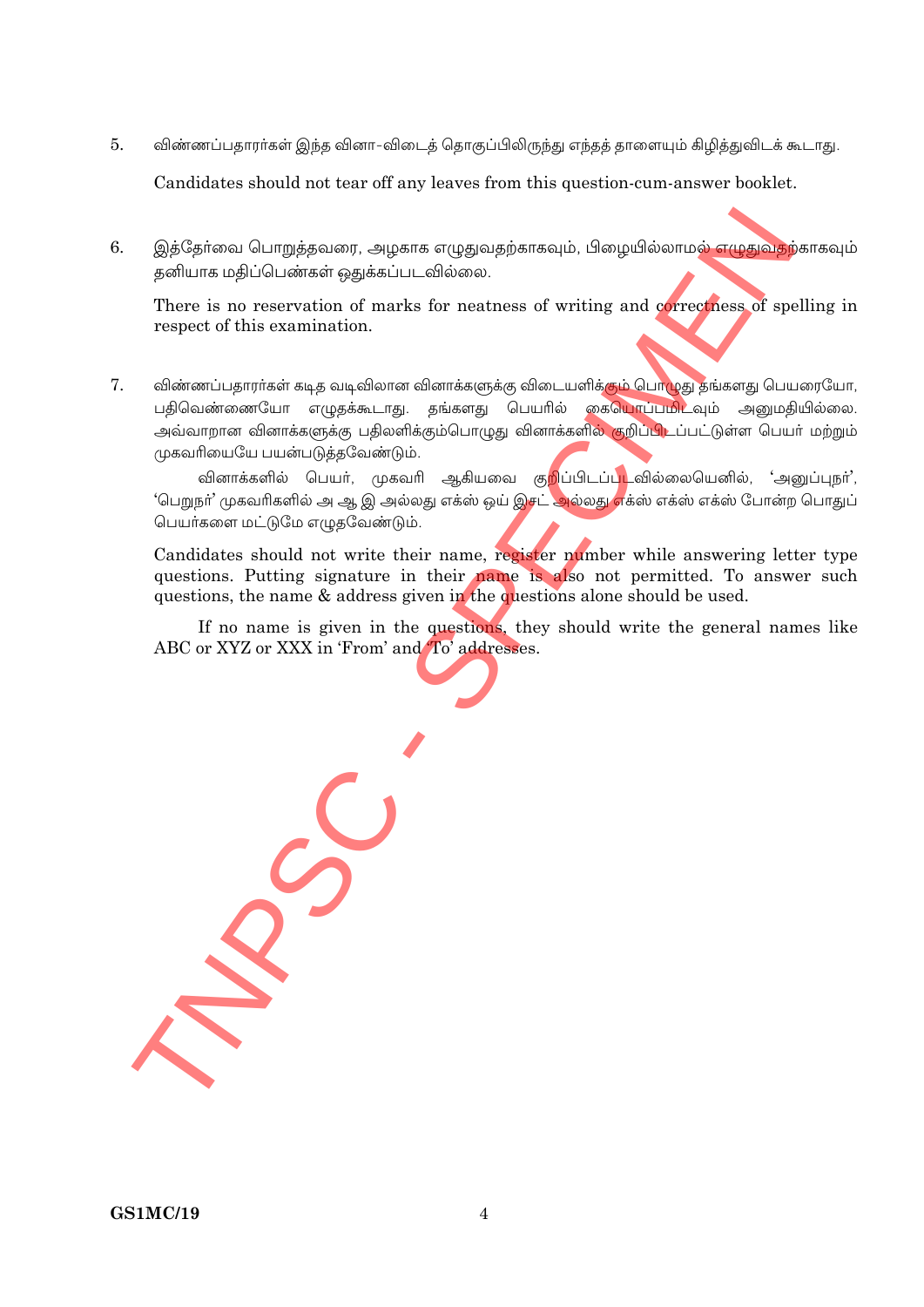|               | அலகு — $\rm I$                                                                                                   |
|---------------|------------------------------------------------------------------------------------------------------------------|
|               | $UNIT-I$                                                                                                         |
|               | பிரிவு — அ                                                                                                       |
|               | $SECTION - A$                                                                                                    |
| குறிப்பு :    | ஒவ்வொரு வினாவிற்கும் 150 சொ <b>ற்களுக்கு மிகாமல்</b> வி <b>டையளிக்க</b> வும்.<br>i)                              |
| Note:         | Answer not exceeding 150 words each.                                                                             |
|               | ii)<br>ஒவ்வொரு வினாவிற்கும் <b>பத்து மதிப்பெண்கள்</b> .                                                          |
|               | Each question carries ten marks.                                                                                 |
|               | கொடுக்கப்பட்டுள்ள <b>நான்கு</b> வினாக்களில் எவையேனும் மூன்று<br>iii)<br>வினாக்களுக்கு<br>மட்டும் விடையளிக்கவும். |
|               | Answer any three questions out of four questions.                                                                |
|               | $(3 \times 10 = 30)$                                                                                             |
| விடை / ANSWER | Explain the factors which affect the salinity of Ocean water.                                                    |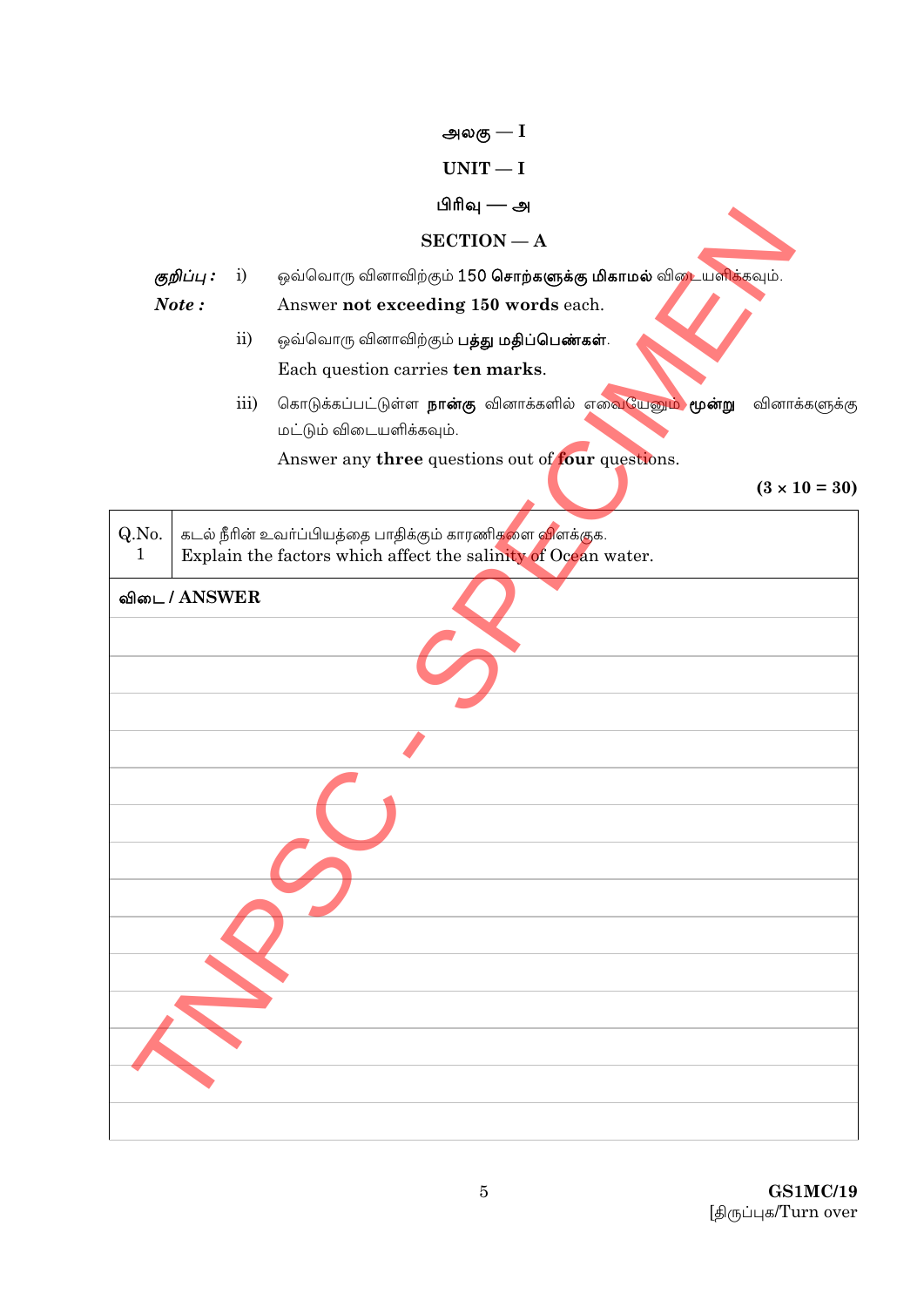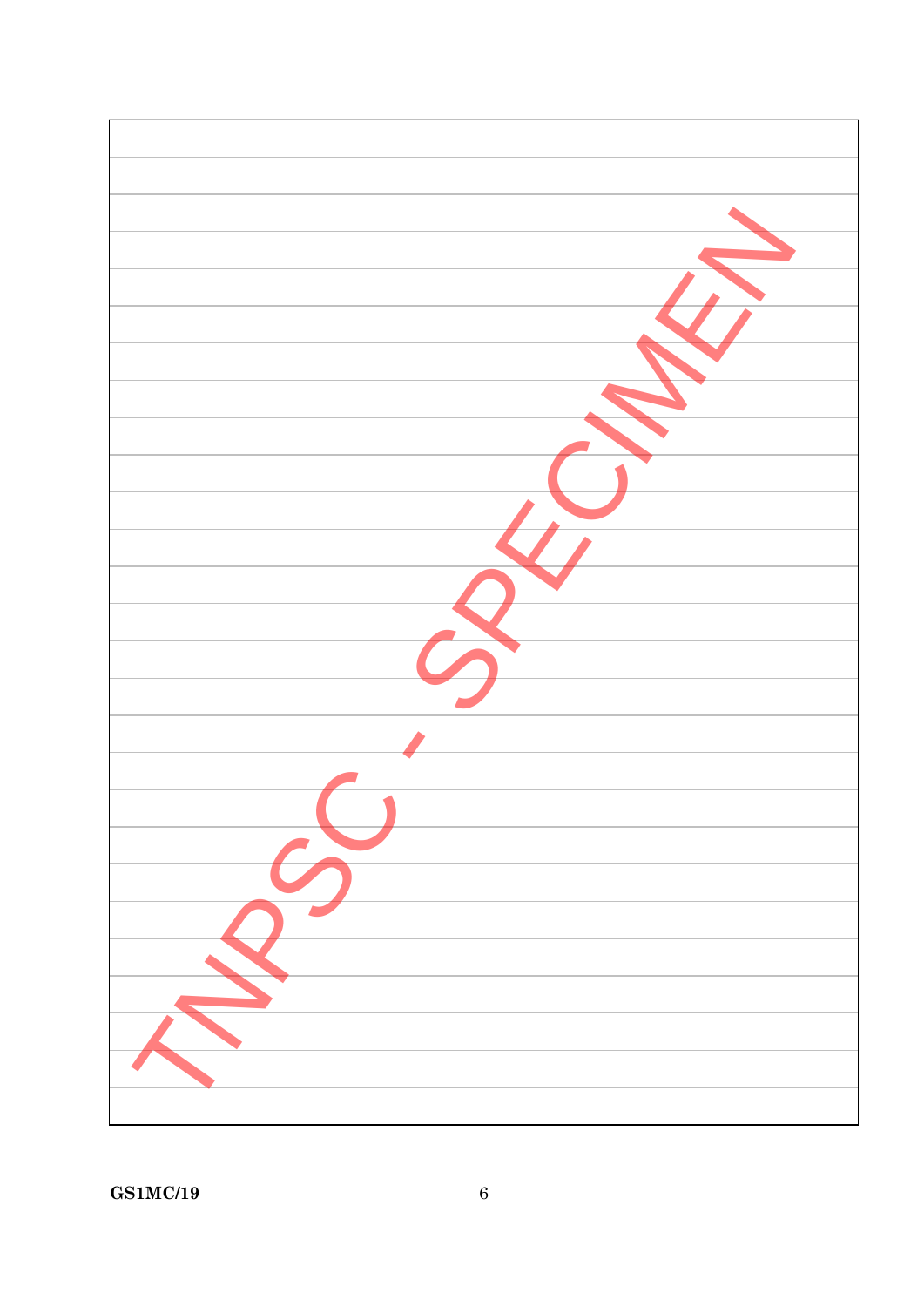| Q.No.<br>$\sqrt{2}$ | தமிழ் நாட்டின் முக்கிய பழங்குடியின மக்கட் குழுக்கள் பற்றி விவரிக்கவும்.<br>Describe in detail about the major tribal groups in Tamil Nadu. |
|---------------------|--------------------------------------------------------------------------------------------------------------------------------------------|
|                     | விடை / ANSWER                                                                                                                              |
|                     |                                                                                                                                            |
|                     |                                                                                                                                            |
|                     |                                                                                                                                            |
|                     |                                                                                                                                            |
|                     |                                                                                                                                            |
|                     |                                                                                                                                            |
|                     |                                                                                                                                            |
|                     |                                                                                                                                            |
|                     |                                                                                                                                            |
|                     |                                                                                                                                            |
|                     |                                                                                                                                            |
|                     |                                                                                                                                            |
|                     |                                                                                                                                            |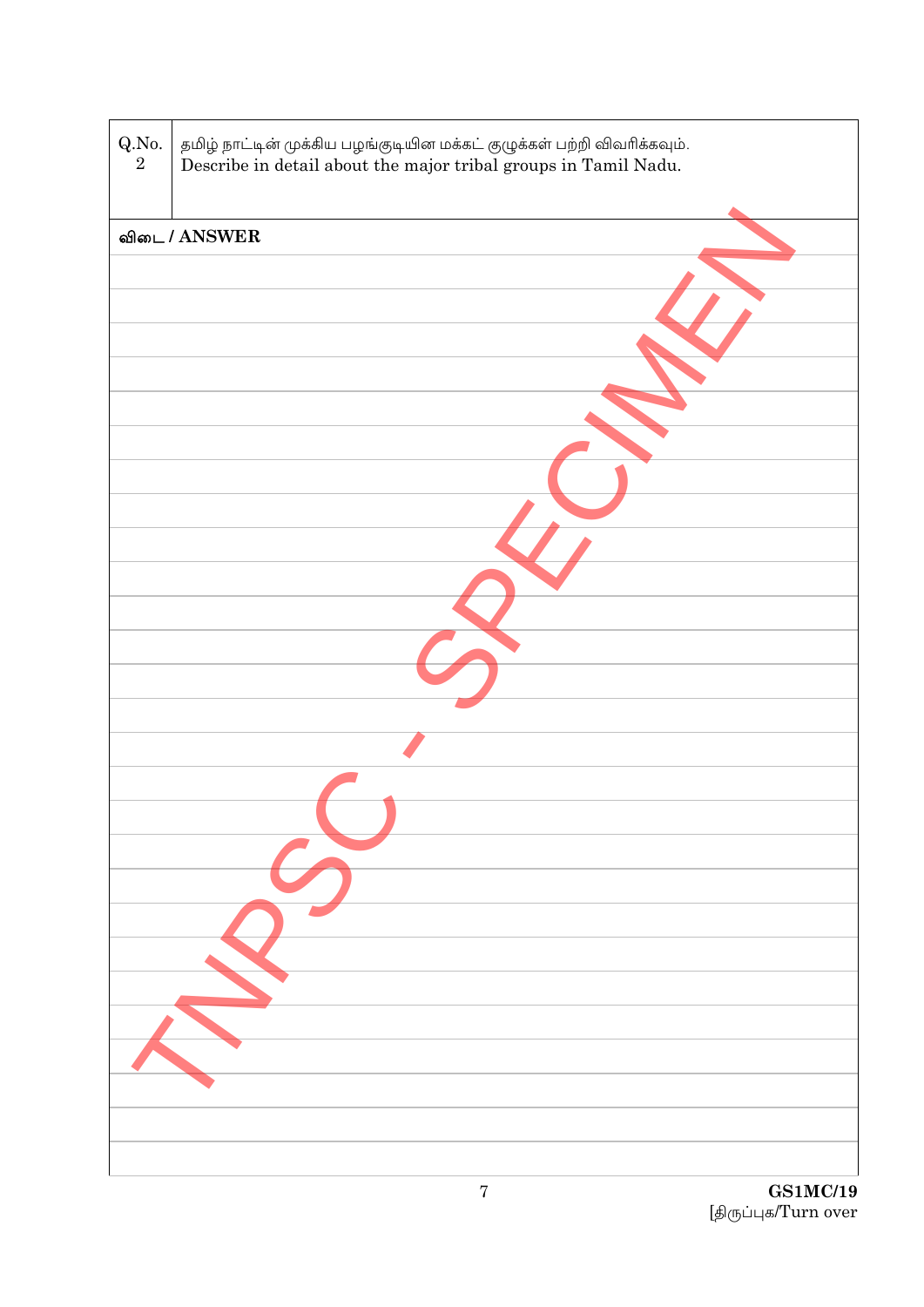| Q.No.<br>கங்கை நதி தூய்மைப்படுத்துதல் தேசிய திட்டம் தேவை குறித்து விவாதிக்கவும்.               |
|------------------------------------------------------------------------------------------------|
| $\boldsymbol{3}$<br>Discuss the need for the launching of the National Mission - Clean Ganga'. |
| விடை / ANSWER                                                                                  |
|                                                                                                |
|                                                                                                |
|                                                                                                |
|                                                                                                |
|                                                                                                |
|                                                                                                |
|                                                                                                |
|                                                                                                |
|                                                                                                |
|                                                                                                |
|                                                                                                |
|                                                                                                |
|                                                                                                |
|                                                                                                |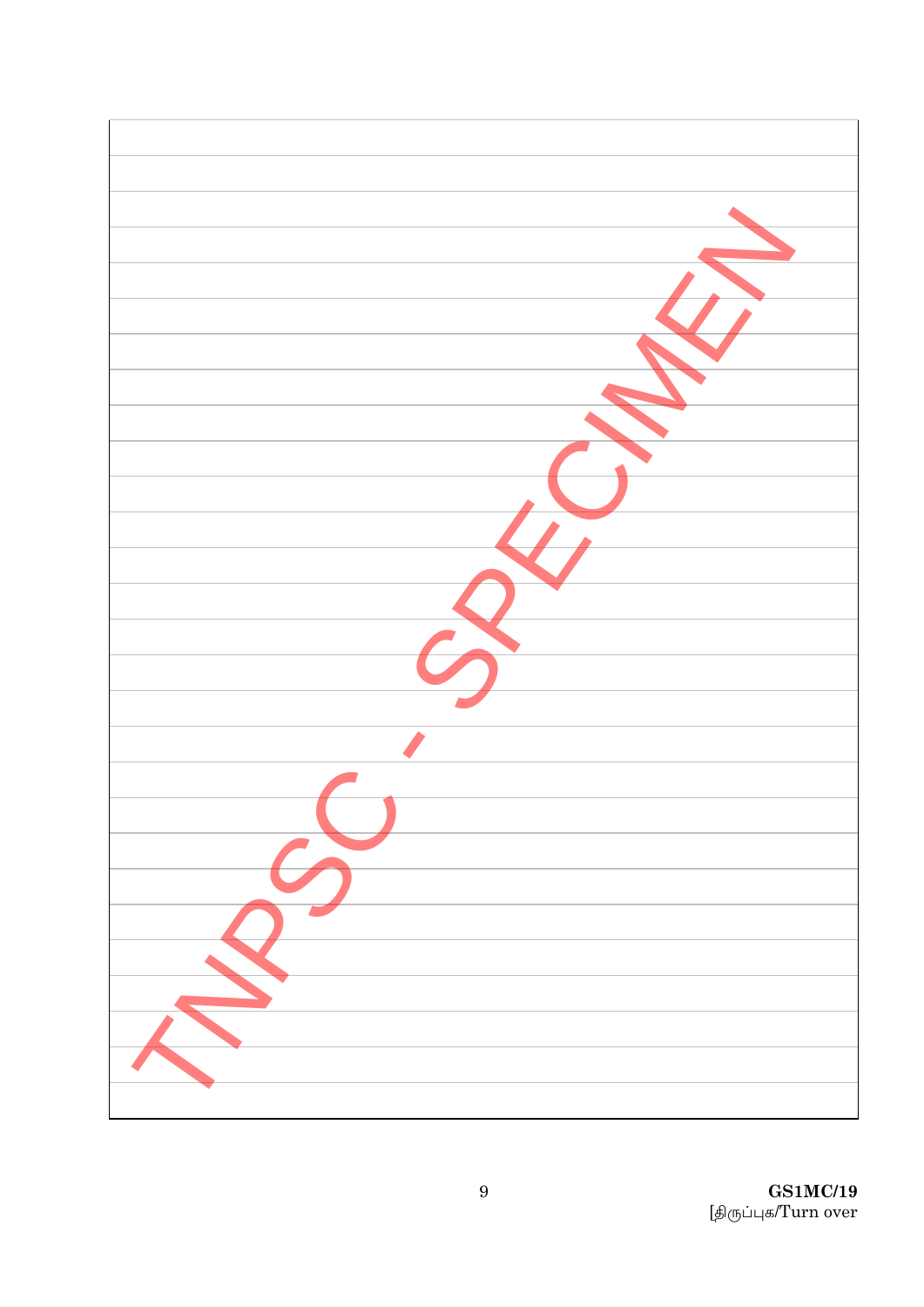| Q.No.<br>$\overline{4}$ | பெரியச்சமவெளிகள் இந்தியாவின் பொருளாதார முக்கியத்துவம் வாய்ந்த நிலத்தோற்றங்கள் -<br>நியாயப்படுத்துக.<br>Great plains are economically significant land forms in India - Justify. |
|-------------------------|---------------------------------------------------------------------------------------------------------------------------------------------------------------------------------|
|                         | விடை / ANSWER                                                                                                                                                                   |
|                         |                                                                                                                                                                                 |
|                         |                                                                                                                                                                                 |
|                         |                                                                                                                                                                                 |
|                         |                                                                                                                                                                                 |
|                         |                                                                                                                                                                                 |
|                         |                                                                                                                                                                                 |
|                         |                                                                                                                                                                                 |
|                         |                                                                                                                                                                                 |
|                         |                                                                                                                                                                                 |
|                         |                                                                                                                                                                                 |
|                         |                                                                                                                                                                                 |
|                         |                                                                                                                                                                                 |
|                         |                                                                                                                                                                                 |
|                         |                                                                                                                                                                                 |
|                         |                                                                                                                                                                                 |
|                         |                                                                                                                                                                                 |
|                         |                                                                                                                                                                                 |
|                         |                                                                                                                                                                                 |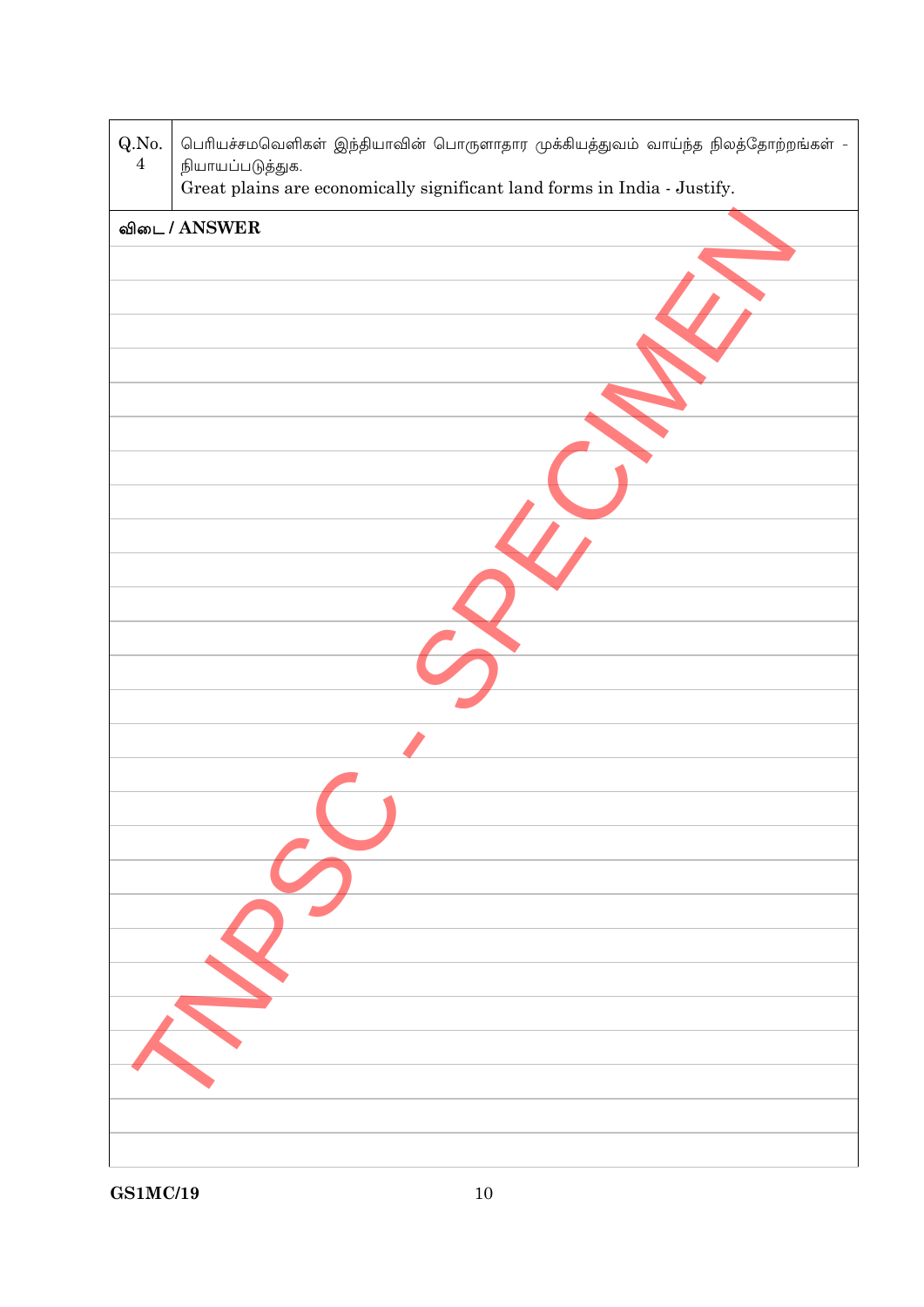| Show we this |
|--------------|
|              |
|              |
|              |
|              |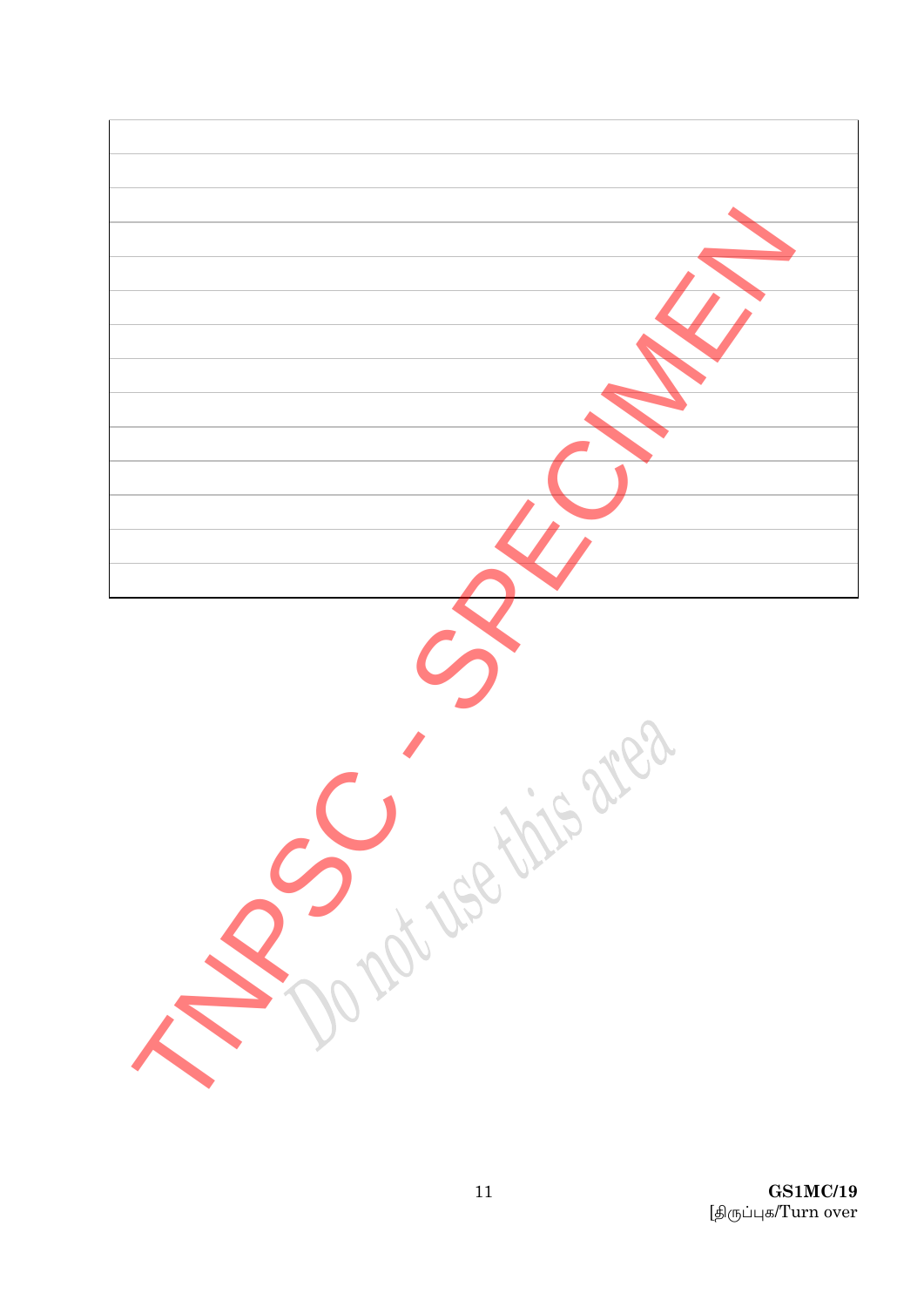## பிரிவு — ஆ

#### $SECTION - B$

குறிப்பு : ஒவ்வொரு வினாவிற்கும் 250 **சொற்களுக்கு மிகாமல்** விடையளி<mark>க்க</mark>வும்.  $i)$ Note: Answer not exceeding 250 words each. ஒவ்வொரு வினாவிற்கும் **பதினைந்து மதிப்பெண்கள்**.  $\overline{ii}$ Each question carries *fifteen* marks.  $iii)$ கொடுக்கப்பட்டுள்ள **நான்கு** வினாக்களில் எவையேனும் மூன்று வினாக்களுக்கு மட்டும் விடையளிக்கவும். Answer any three questions out of four questions  $(3 \times 15 = 45)$ இந்திய மண்வகைகளின் குணாதிசயங்கள் மற்றும் ப<mark>ர</mark>வலை வி<mark>வ</mark>ரித்து மண் வள குன்றலுக்கான Q.No.  $\bf 5$ காரணங்களை பட்டியலிடுக. Explain the characteristics and distribution of soil types in India and list out the causes of infertility of soils. விடை / ANSWER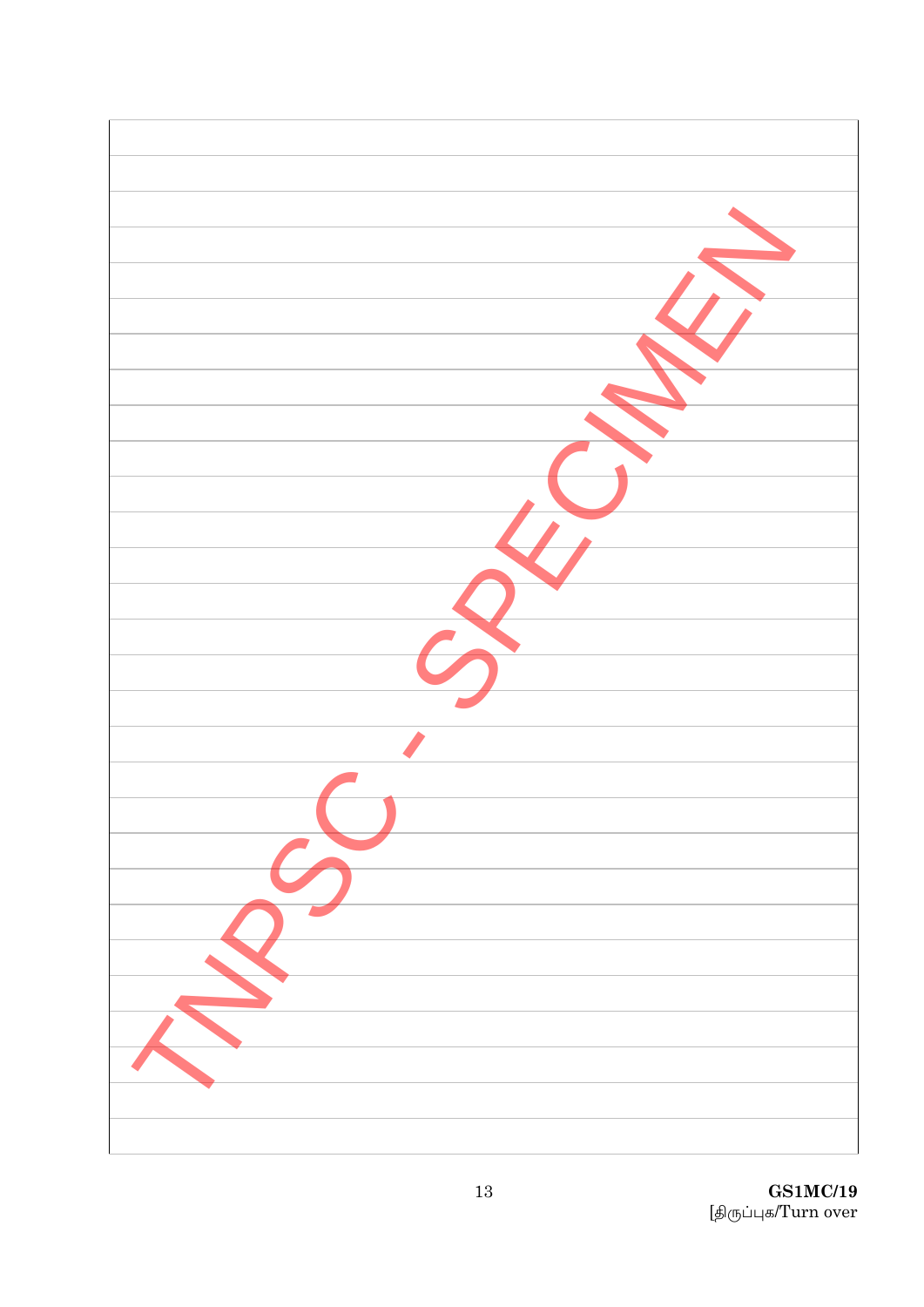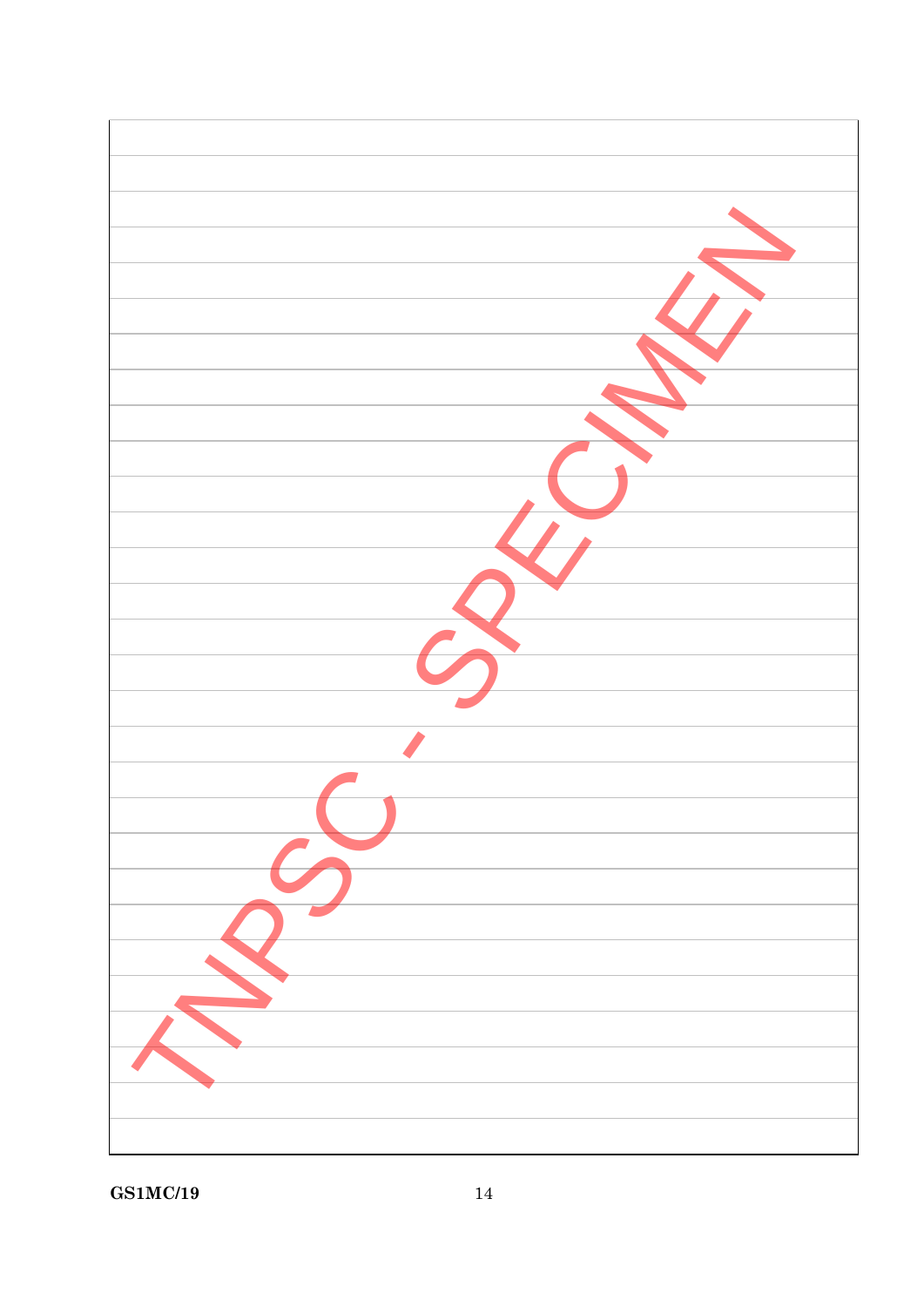| Q.No.<br>$\,6\,$ | விண்வெளி ஆய்வுக் கழகம்" இஸ்ரோவினால் (ISRO) ஏவப்பட்ட பல்வேறு<br>"இந்திய<br>செயற்கைக்கோள்கள் குறித்து ஒரு விரிவான தொகுப்பு தருக.<br>Give a detailed account on various satellites launched by ISRO. |  |
|------------------|---------------------------------------------------------------------------------------------------------------------------------------------------------------------------------------------------|--|
|                  | விடை / ANSWER                                                                                                                                                                                     |  |
|                  |                                                                                                                                                                                                   |  |
|                  |                                                                                                                                                                                                   |  |
|                  |                                                                                                                                                                                                   |  |
|                  |                                                                                                                                                                                                   |  |
|                  |                                                                                                                                                                                                   |  |
|                  |                                                                                                                                                                                                   |  |
|                  |                                                                                                                                                                                                   |  |
|                  |                                                                                                                                                                                                   |  |
|                  |                                                                                                                                                                                                   |  |
|                  |                                                                                                                                                                                                   |  |
|                  |                                                                                                                                                                                                   |  |
|                  |                                                                                                                                                                                                   |  |
|                  |                                                                                                                                                                                                   |  |
|                  |                                                                                                                                                                                                   |  |
|                  |                                                                                                                                                                                                   |  |
|                  |                                                                                                                                                                                                   |  |
|                  |                                                                                                                                                                                                   |  |
|                  |                                                                                                                                                                                                   |  |
|                  |                                                                                                                                                                                                   |  |
|                  |                                                                                                                                                                                                   |  |
|                  |                                                                                                                                                                                                   |  |
|                  |                                                                                                                                                                                                   |  |
|                  |                                                                                                                                                                                                   |  |
|                  |                                                                                                                                                                                                   |  |
|                  |                                                                                                                                                                                                   |  |
|                  |                                                                                                                                                                                                   |  |
|                  |                                                                                                                                                                                                   |  |
|                  |                                                                                                                                                                                                   |  |
|                  |                                                                                                                                                                                                   |  |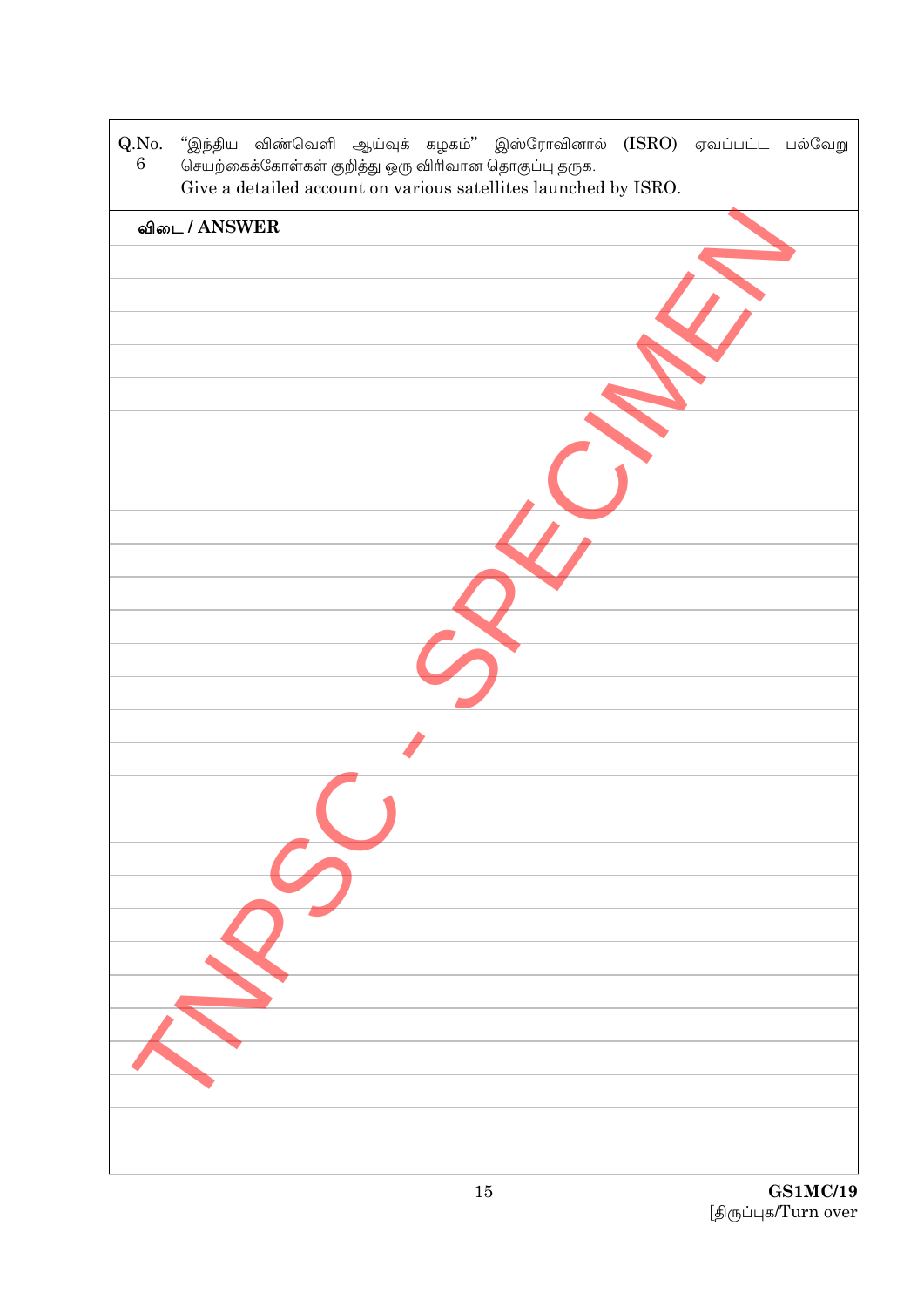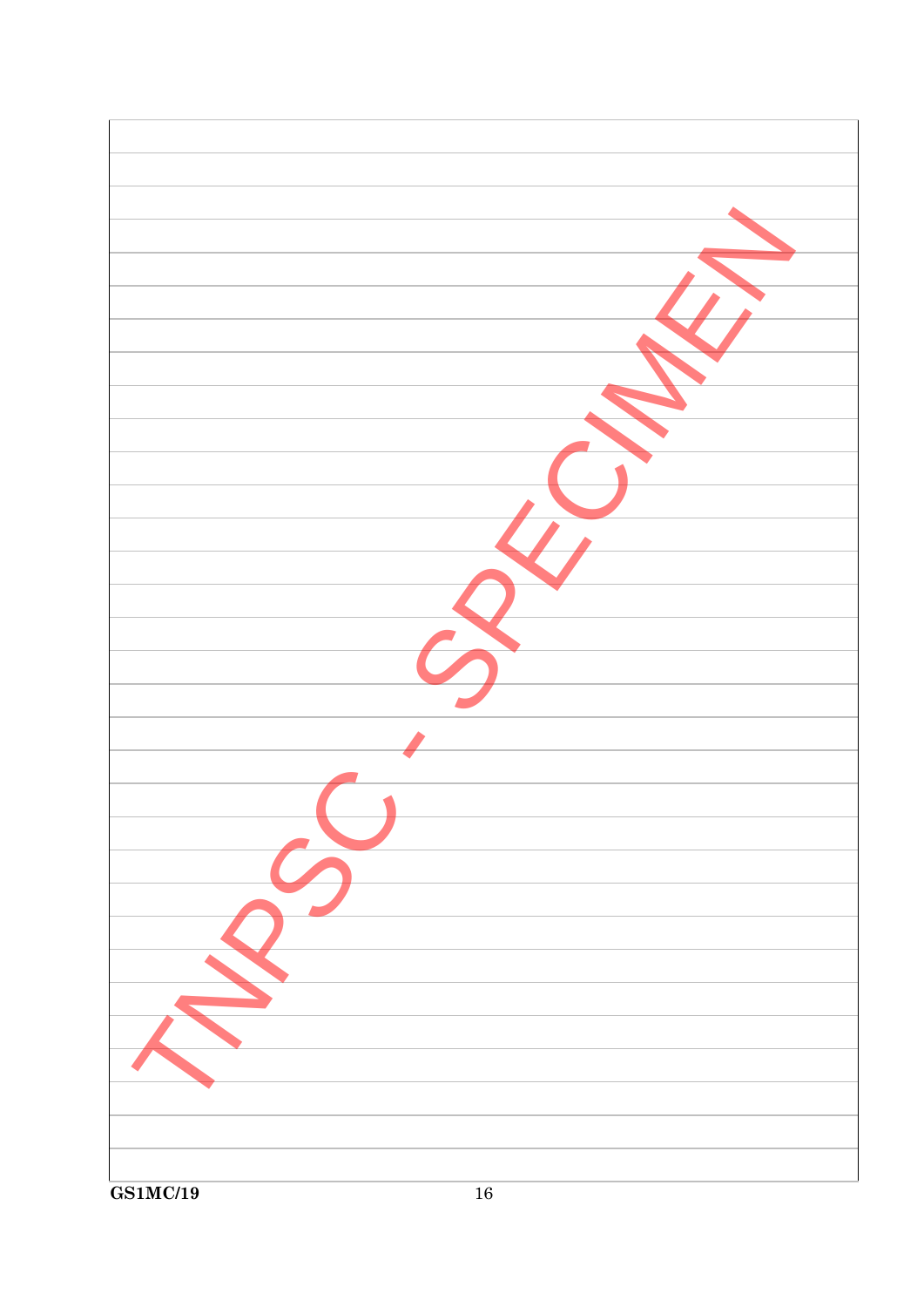| Q.No.          | இந்திய மக்கட்தொகை பரவல் மற் <mark>றும் அ</mark> டா்த்தியை பாதிக்கும் காரணிகளை விளக்குக. |
|----------------|-----------------------------------------------------------------------------------------|
| $\overline{7}$ | Explain the factors which influence the distribution and density of population in       |
|                | India.                                                                                  |
|                | விடை / ANSWER                                                                           |
|                |                                                                                         |
|                |                                                                                         |
|                |                                                                                         |
|                |                                                                                         |
|                |                                                                                         |
|                |                                                                                         |
|                |                                                                                         |
|                |                                                                                         |
|                |                                                                                         |
|                |                                                                                         |
|                |                                                                                         |
|                |                                                                                         |
|                |                                                                                         |
|                |                                                                                         |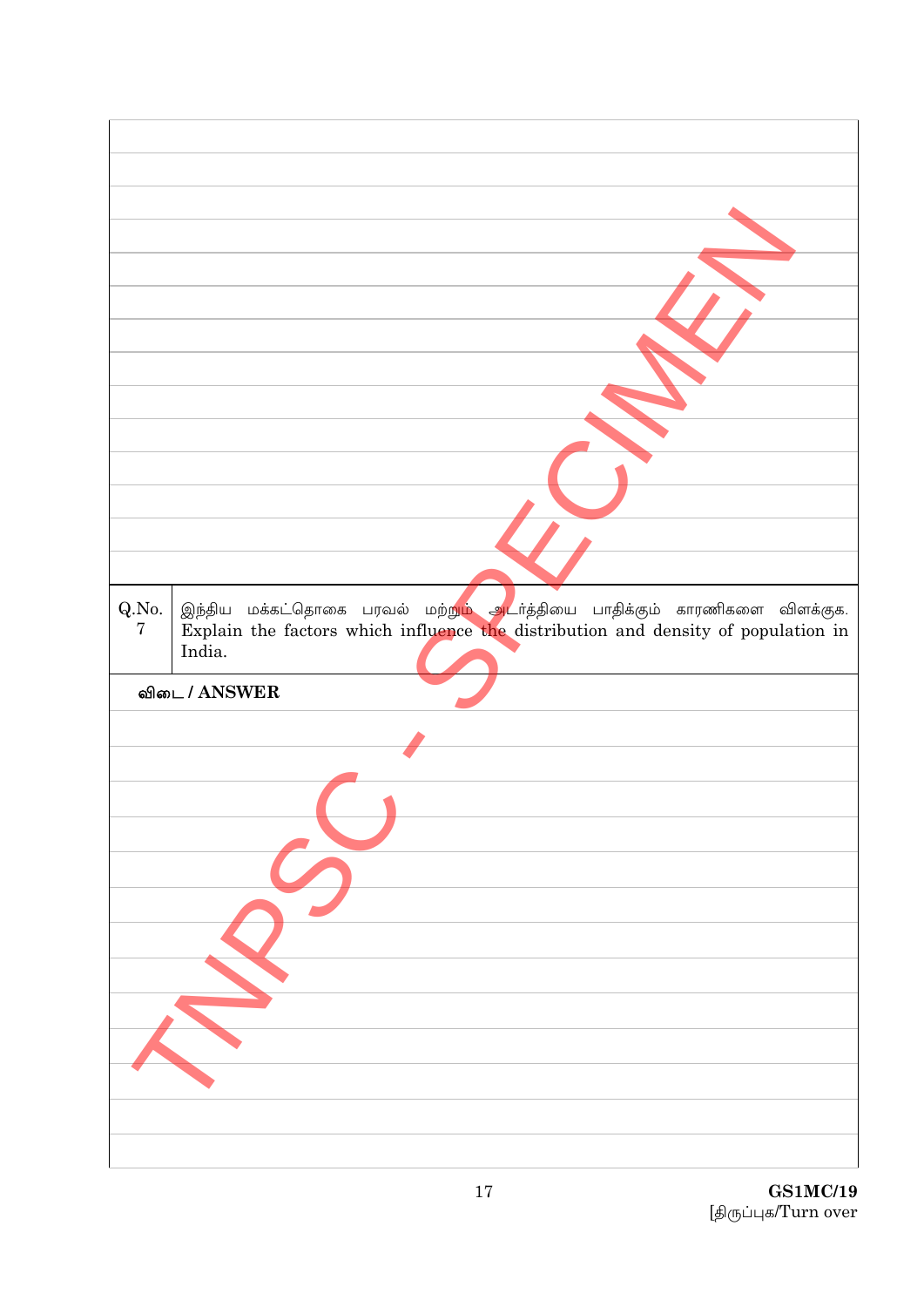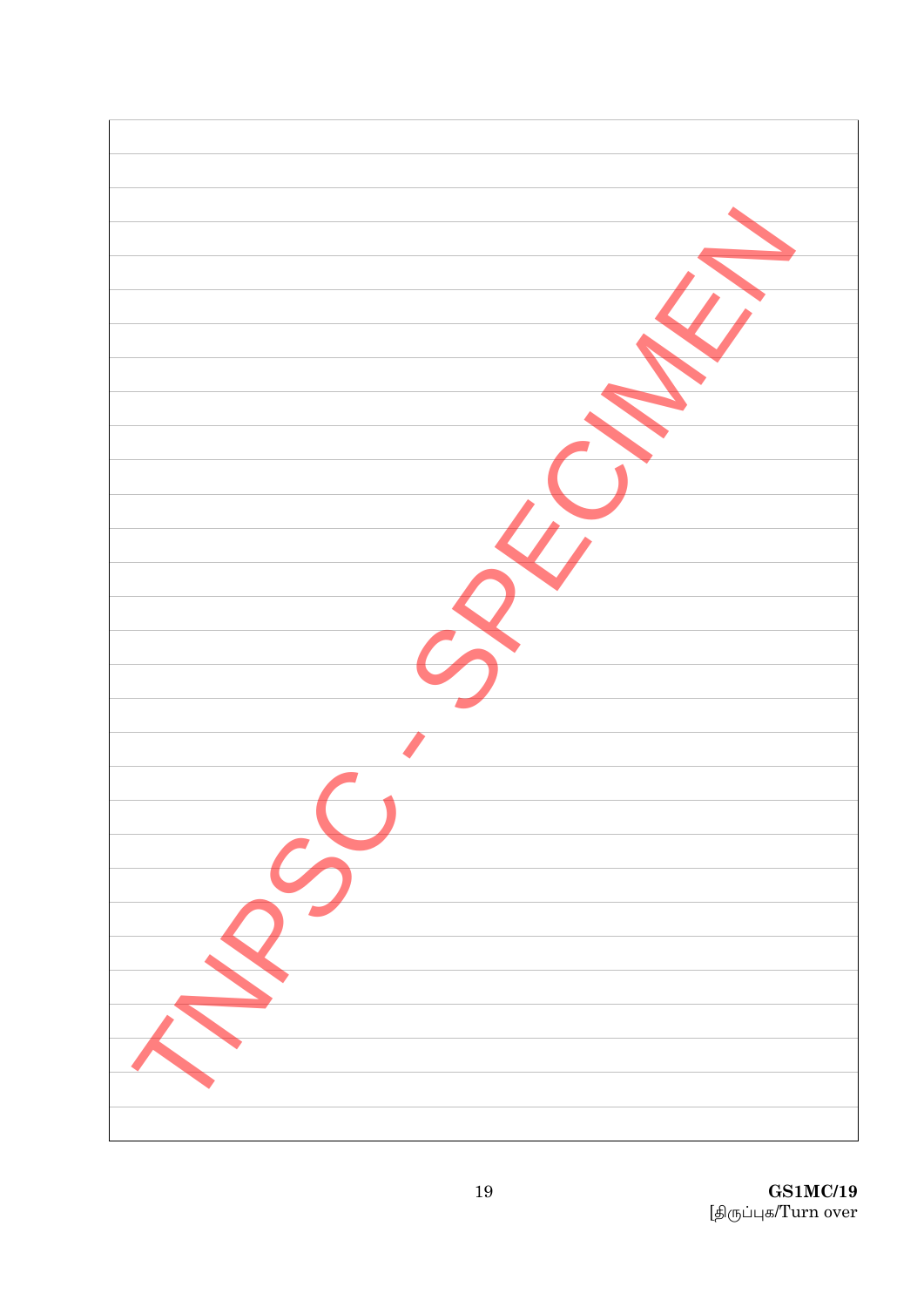| Q.No.<br>மண் அரிப்பின் வகைகள், காரணங்கள் மற்றும் விளைவுகள் குறித்து எழுதுக.<br>$8\,$<br>Write about the types, causes and effects of soil erosion. |  |
|----------------------------------------------------------------------------------------------------------------------------------------------------|--|
| விடை / ANSWER                                                                                                                                      |  |
|                                                                                                                                                    |  |
|                                                                                                                                                    |  |
|                                                                                                                                                    |  |
|                                                                                                                                                    |  |
|                                                                                                                                                    |  |
|                                                                                                                                                    |  |
|                                                                                                                                                    |  |
|                                                                                                                                                    |  |
|                                                                                                                                                    |  |
|                                                                                                                                                    |  |
|                                                                                                                                                    |  |
|                                                                                                                                                    |  |
|                                                                                                                                                    |  |
|                                                                                                                                                    |  |
|                                                                                                                                                    |  |
|                                                                                                                                                    |  |
|                                                                                                                                                    |  |
|                                                                                                                                                    |  |
|                                                                                                                                                    |  |
|                                                                                                                                                    |  |
|                                                                                                                                                    |  |
|                                                                                                                                                    |  |
|                                                                                                                                                    |  |
|                                                                                                                                                    |  |

20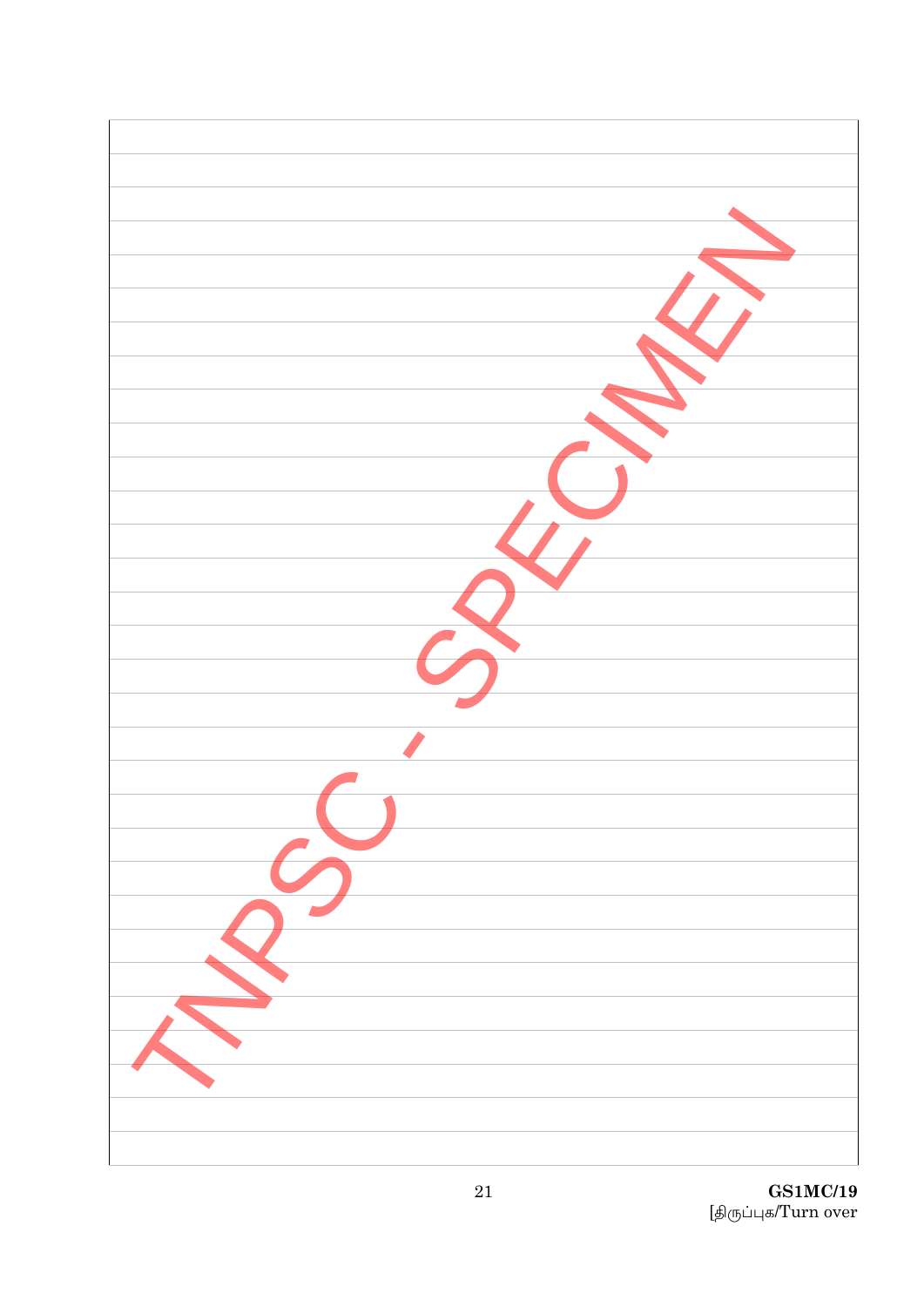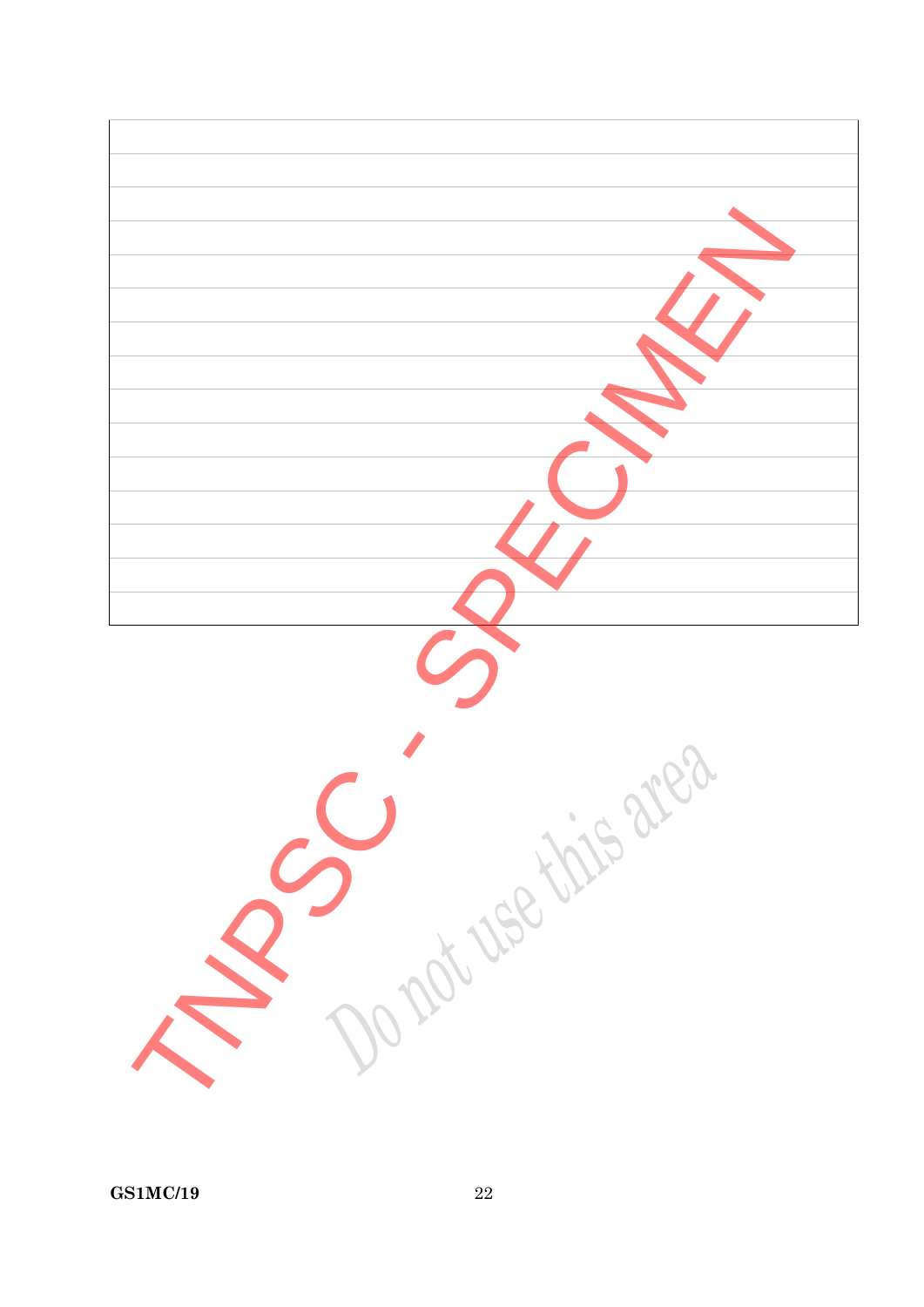அலகு —  $II$ 

 $UNIT - II$ 

பிரிவு — அ

 $SECTION - A$ 

- ஒவ்வொரு வினாவிற்கும் 150 **சொற்களுக்கு மிகாமல்** வி**டையளிக்க**வும். குறிப்பு :  $i)$
- Note: Answer not exceeding 150 words each.
	- ஒவ்வொரு வினாவிற்கும் **பத்து மதிப்பெண்கள்**.  $\overline{ii}$ Each question carries ten marks.
	- கொடுக்கப்பட்டுள்ள **நான்கு** வினாக்களில் எ<mark>வையேனும்</mark> மூன்று  $iii)$ வினாக்களுக்கு மட்டும் விடையளிக்கவும்.

Answer any three questions out of four questions.

 $(3 \times 10 = 30)$ 

| Q.No.<br>9 | அவசர நடவடிக்கை எடுக்கப்படாவிட்டால், த <mark>ட்பவெப்பநிலை மாற்றம் வளரும் நாடுகளின்</mark><br>பல்லாண்டு வளர்ச்சியை திருப்பிவிடும் எப்படி? விளக்குக. |
|------------|---------------------------------------------------------------------------------------------------------------------------------------------------|
|            | If urgent steps are not taken, climate change will reverse decades of growth in the<br>developing countries. How? Explain                         |
|            | விடை / ANSWER                                                                                                                                     |
|            |                                                                                                                                                   |
|            |                                                                                                                                                   |
|            |                                                                                                                                                   |
|            |                                                                                                                                                   |
|            |                                                                                                                                                   |
|            |                                                                                                                                                   |
|            |                                                                                                                                                   |
|            |                                                                                                                                                   |
|            |                                                                                                                                                   |
|            |                                                                                                                                                   |
|            |                                                                                                                                                   |
|            |                                                                                                                                                   |
|            |                                                                                                                                                   |
|            |                                                                                                                                                   |
|            |                                                                                                                                                   |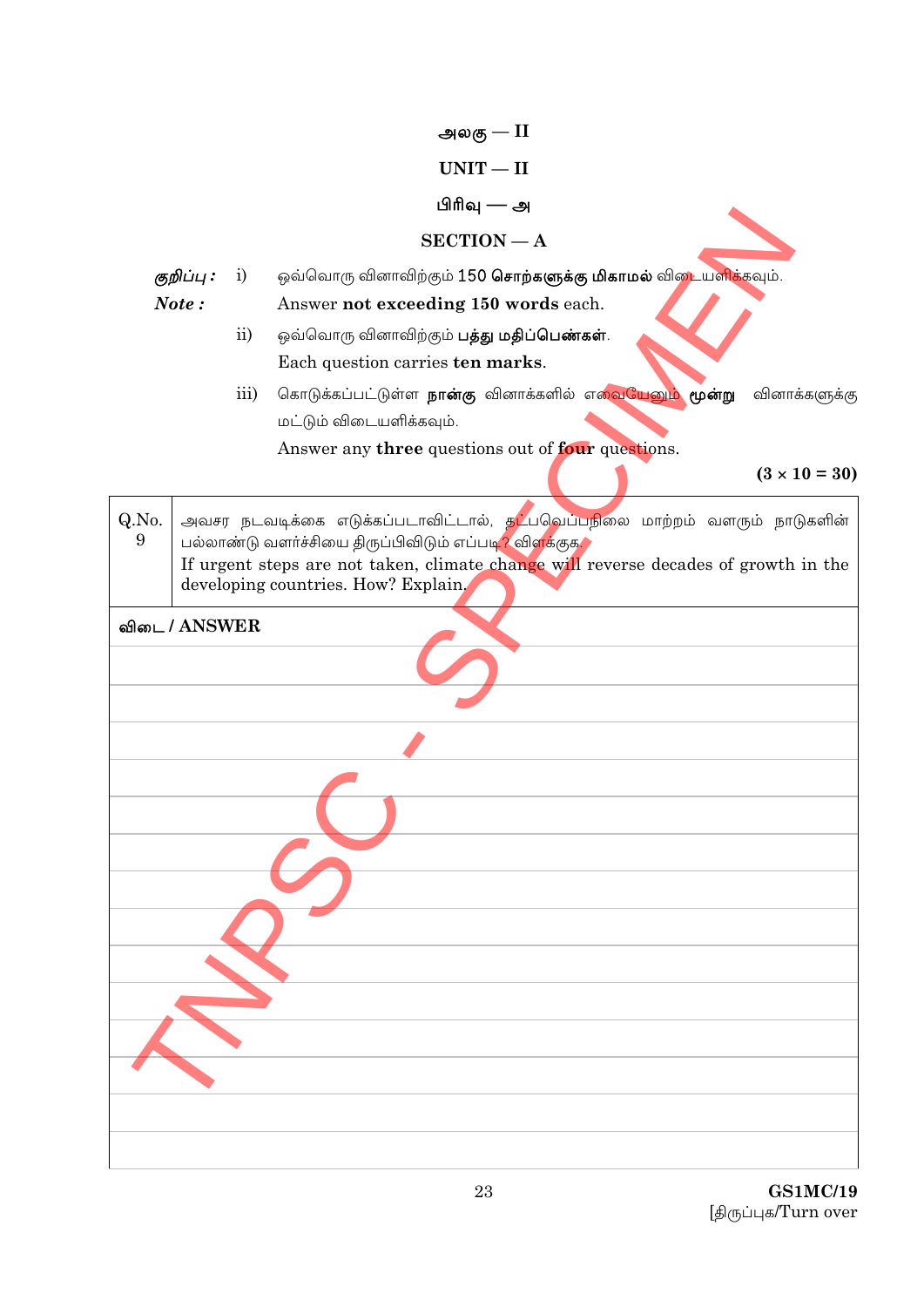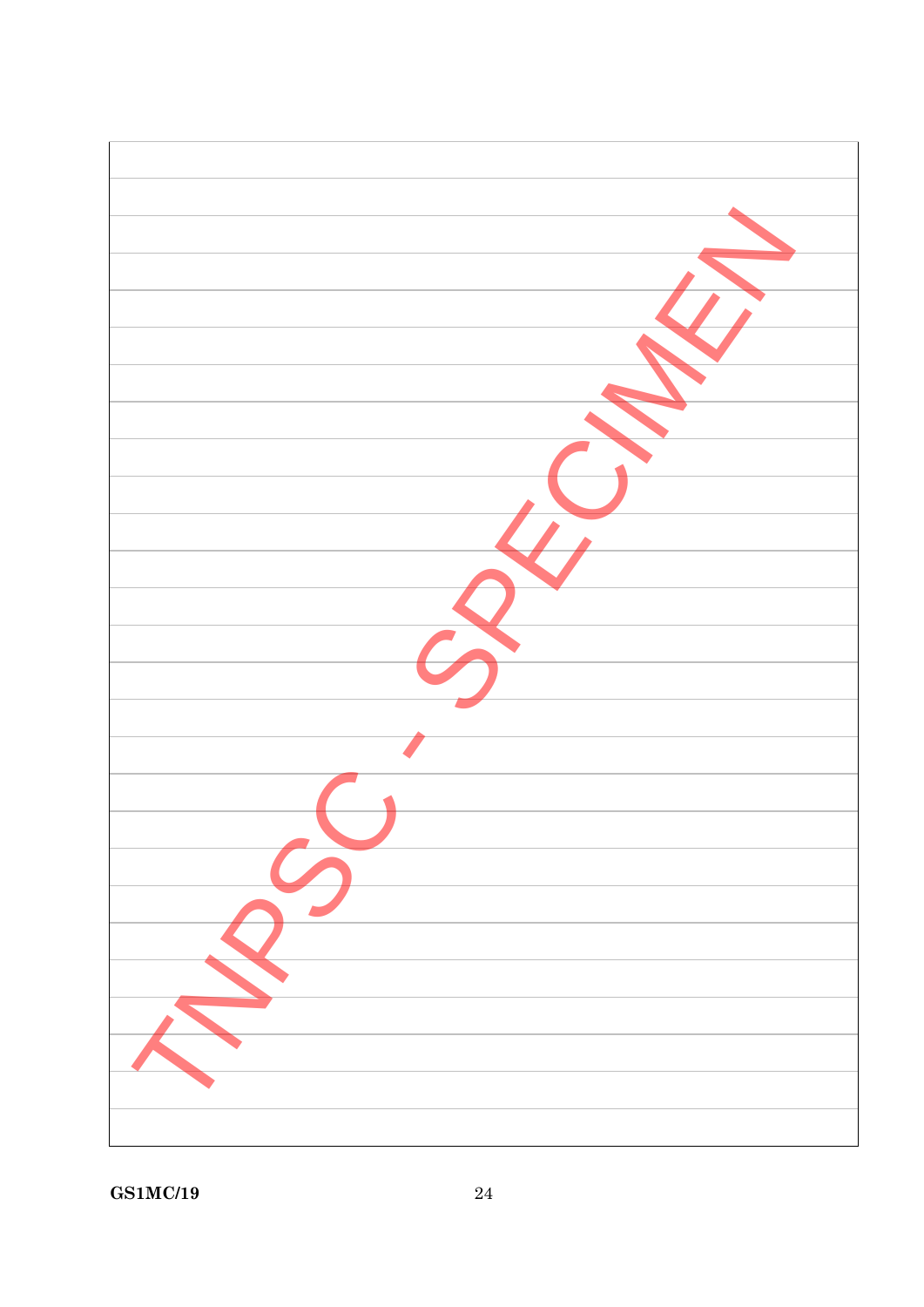| Q.No.<br>10 | தேசிய வனக்கொள்கை (1988) யின் சிறப்பு அம்சங்கள் பற்றி விவரி.<br>Describe the salient features of the National Forest policy of 1988. |
|-------------|-------------------------------------------------------------------------------------------------------------------------------------|
|             |                                                                                                                                     |
|             | விடை / ANSWER                                                                                                                       |
|             |                                                                                                                                     |
|             |                                                                                                                                     |
|             |                                                                                                                                     |
|             |                                                                                                                                     |
|             |                                                                                                                                     |
|             |                                                                                                                                     |
|             |                                                                                                                                     |
|             |                                                                                                                                     |
|             |                                                                                                                                     |
|             |                                                                                                                                     |
|             |                                                                                                                                     |
|             |                                                                                                                                     |
|             |                                                                                                                                     |
|             |                                                                                                                                     |
|             |                                                                                                                                     |
|             |                                                                                                                                     |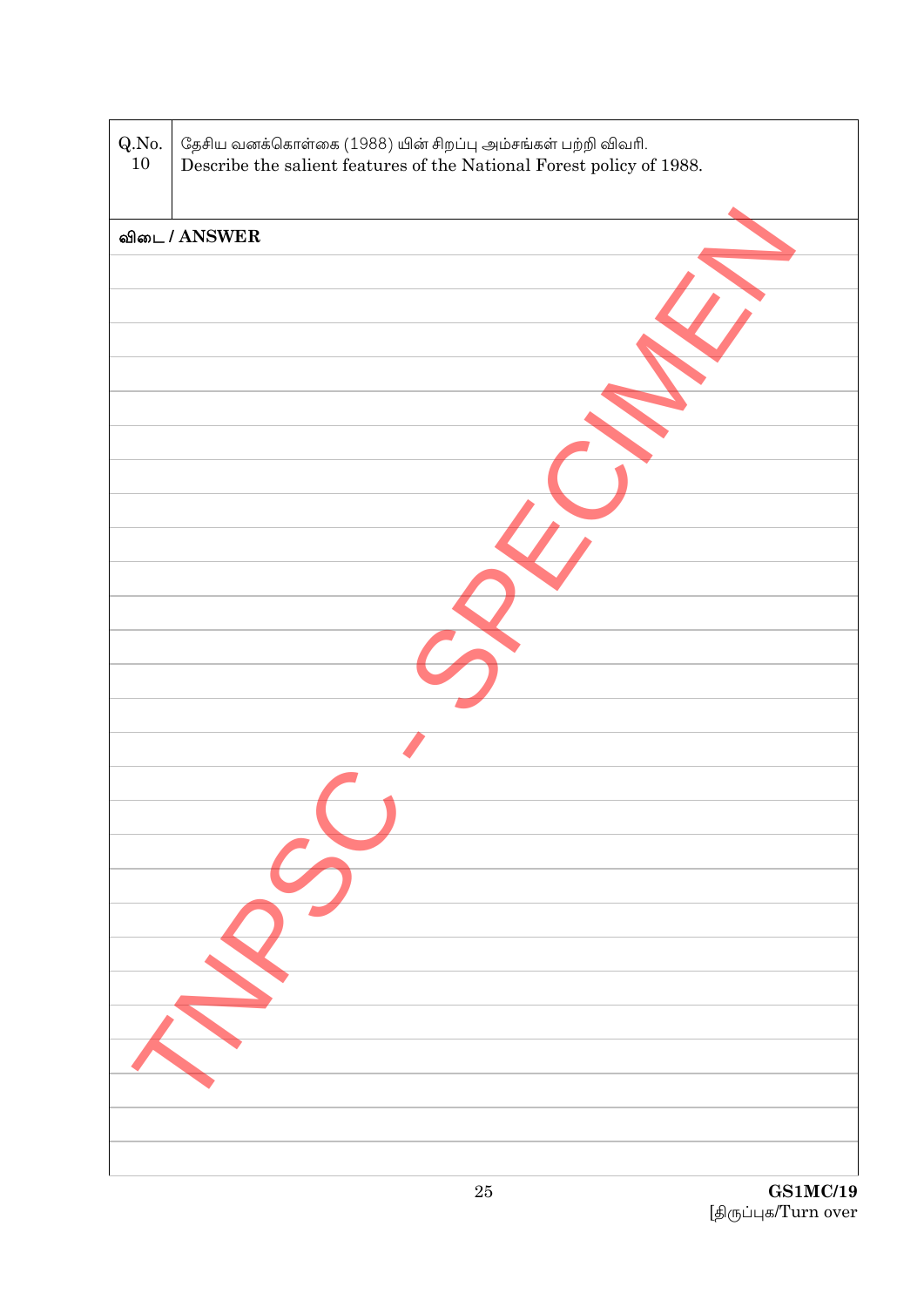| Q.No.    | பருவநிலை மாற்றம் பவளப்பாறைகளை எவ்வாறு அச்சுறுத்துகிறது? பவள அமிலமயமாக்கத்தின்                                          |
|----------|------------------------------------------------------------------------------------------------------------------------|
| 11       | இயக்க முறையினை தகுந்த உதாரணங்களுடன் விளக்குக.                                                                          |
|          | How is climate change a threat to coral reefs? Explain the mechanism of coral<br>acidification with suitable examples. |
|          | விடை / ANSWER                                                                                                          |
|          |                                                                                                                        |
|          |                                                                                                                        |
|          |                                                                                                                        |
|          |                                                                                                                        |
|          |                                                                                                                        |
|          |                                                                                                                        |
|          |                                                                                                                        |
|          |                                                                                                                        |
|          |                                                                                                                        |
|          |                                                                                                                        |
|          |                                                                                                                        |
|          |                                                                                                                        |
|          |                                                                                                                        |
|          |                                                                                                                        |
| GS1MC/19 | ${\bf 26}$                                                                                                             |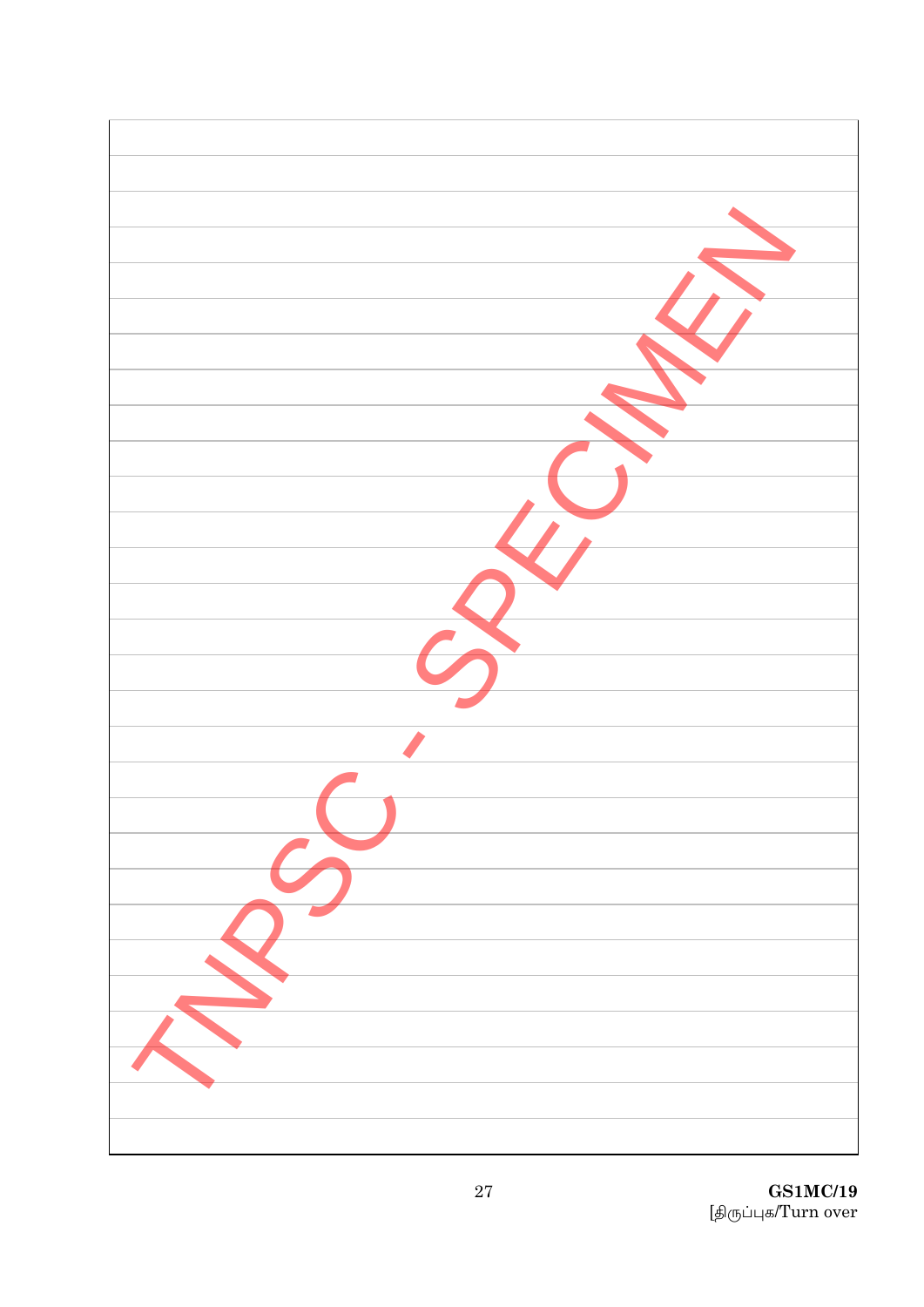| Q.No.<br>12 | வளர்ச்சி திட்டங்களால் சுற்றுச்சூழல் அமைப்பின் வெவ்வேறு அங்கங்களில் ஏற்படும் தாக்கங்கள்<br>பற்றி விவரிக்கவும். |
|-------------|---------------------------------------------------------------------------------------------------------------|
|             | Discuss the possible impacts of various project activities on the components of Eco<br>system.                |
|             | விடை / ANSWER                                                                                                 |
|             |                                                                                                               |
|             |                                                                                                               |
|             |                                                                                                               |
|             |                                                                                                               |
|             |                                                                                                               |
|             |                                                                                                               |
|             |                                                                                                               |
|             |                                                                                                               |
|             |                                                                                                               |
|             |                                                                                                               |
|             |                                                                                                               |
|             |                                                                                                               |
|             |                                                                                                               |
|             |                                                                                                               |
|             |                                                                                                               |
|             |                                                                                                               |
|             |                                                                                                               |
|             |                                                                                                               |
|             |                                                                                                               |
|             |                                                                                                               |
|             |                                                                                                               |
|             |                                                                                                               |
|             |                                                                                                               |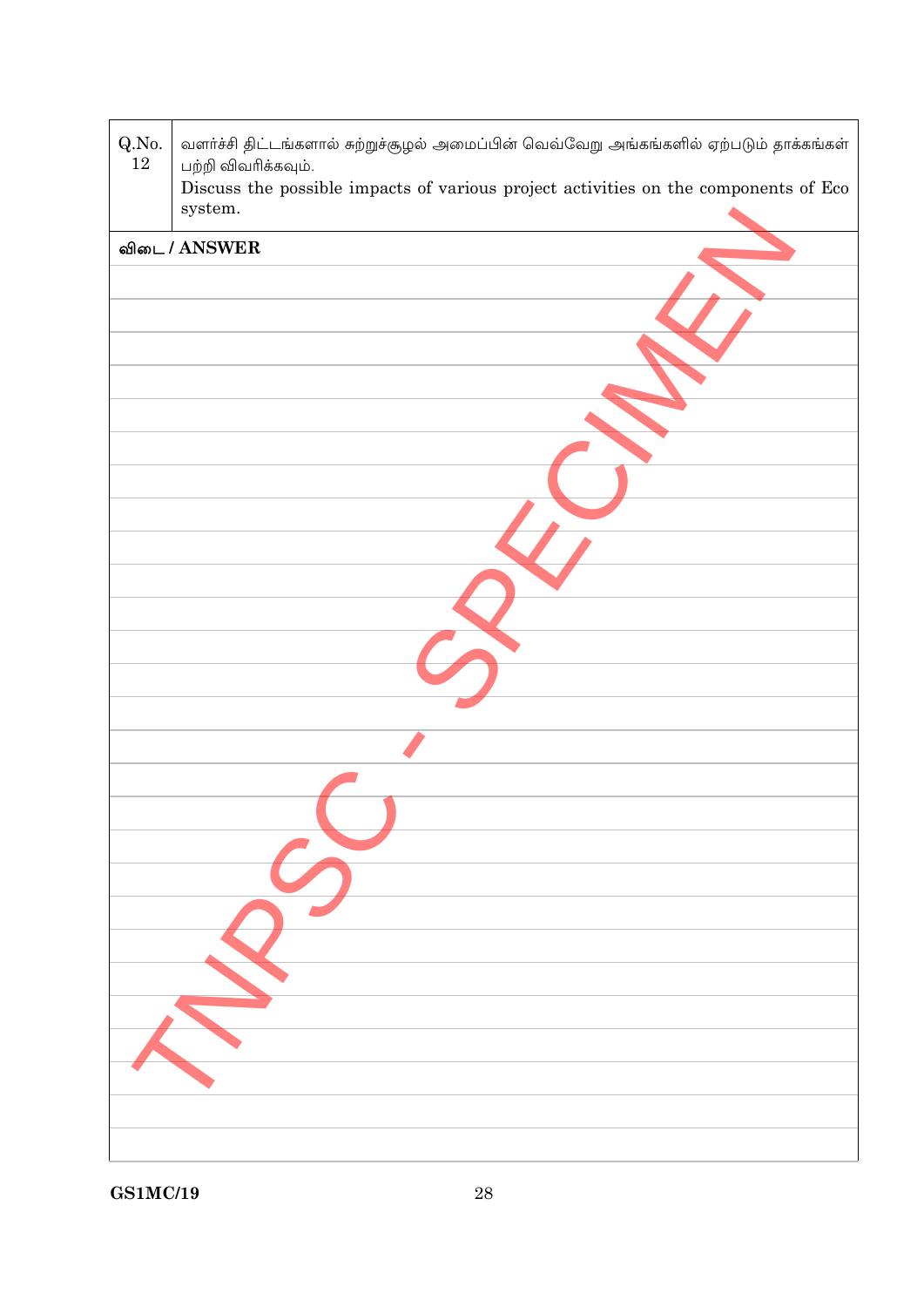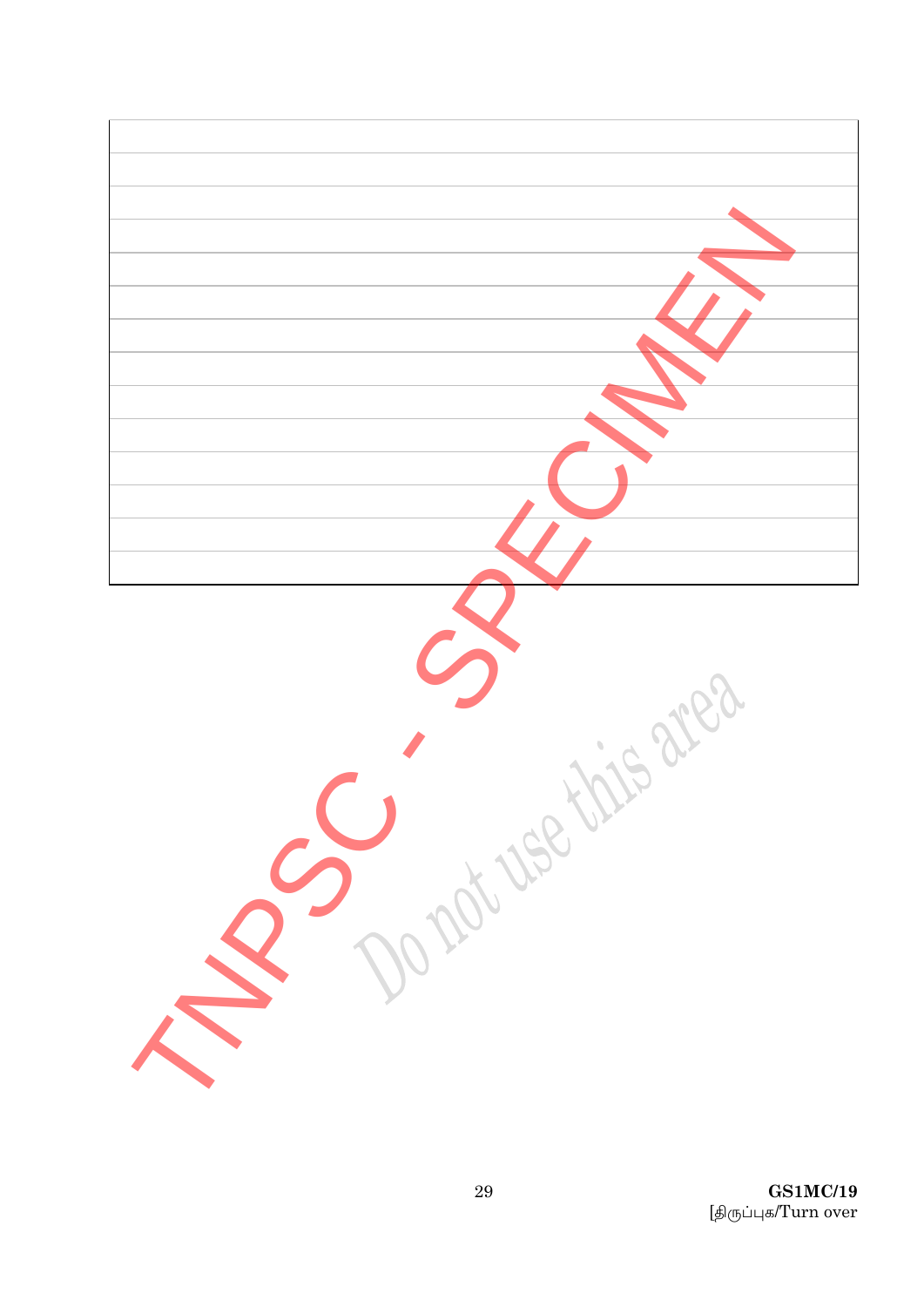#### பிரிவு — ஆ

#### $SECTION - B$

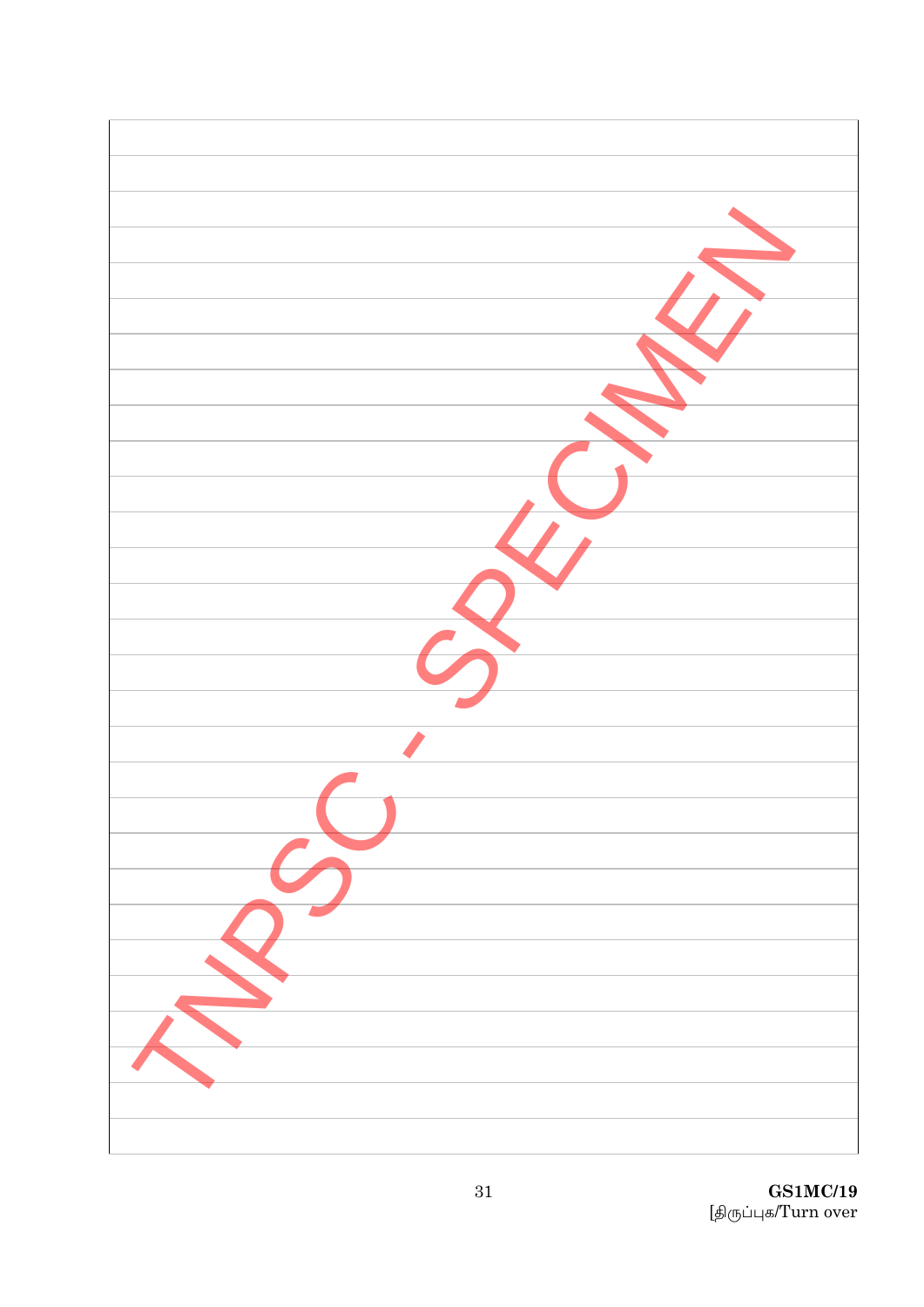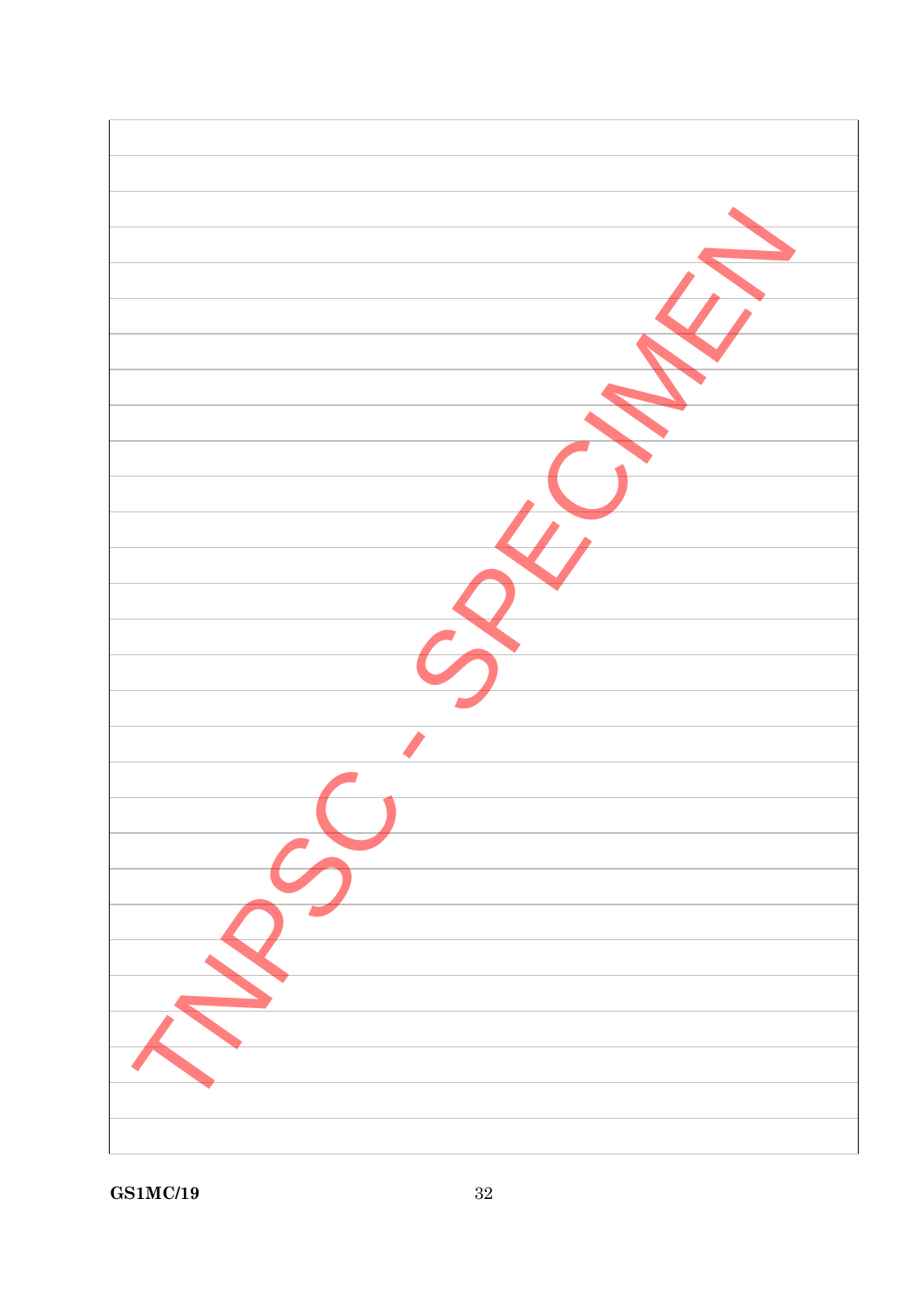| Q.No.<br>14 | நீா் மாசுபடுதல் என்றால் என்ன? அதை இந்திய சுற்றுச்சூழல் சட்டங்கள் மூலம் எவ்வாறு<br>கட்டுப்படுத்தலாம்?<br>What is water pollution? How can we control through Indian Environmental laws? |
|-------------|----------------------------------------------------------------------------------------------------------------------------------------------------------------------------------------|
|             | விடை / ANSWER                                                                                                                                                                          |
|             |                                                                                                                                                                                        |
|             |                                                                                                                                                                                        |
|             |                                                                                                                                                                                        |
|             |                                                                                                                                                                                        |
|             |                                                                                                                                                                                        |
|             |                                                                                                                                                                                        |
|             |                                                                                                                                                                                        |
|             |                                                                                                                                                                                        |
|             |                                                                                                                                                                                        |
|             |                                                                                                                                                                                        |
|             |                                                                                                                                                                                        |
|             |                                                                                                                                                                                        |
|             |                                                                                                                                                                                        |
|             |                                                                                                                                                                                        |
|             |                                                                                                                                                                                        |
|             |                                                                                                                                                                                        |
|             |                                                                                                                                                                                        |
|             |                                                                                                                                                                                        |
|             |                                                                                                                                                                                        |
|             |                                                                                                                                                                                        |
|             |                                                                                                                                                                                        |
|             |                                                                                                                                                                                        |
|             |                                                                                                                                                                                        |
|             |                                                                                                                                                                                        |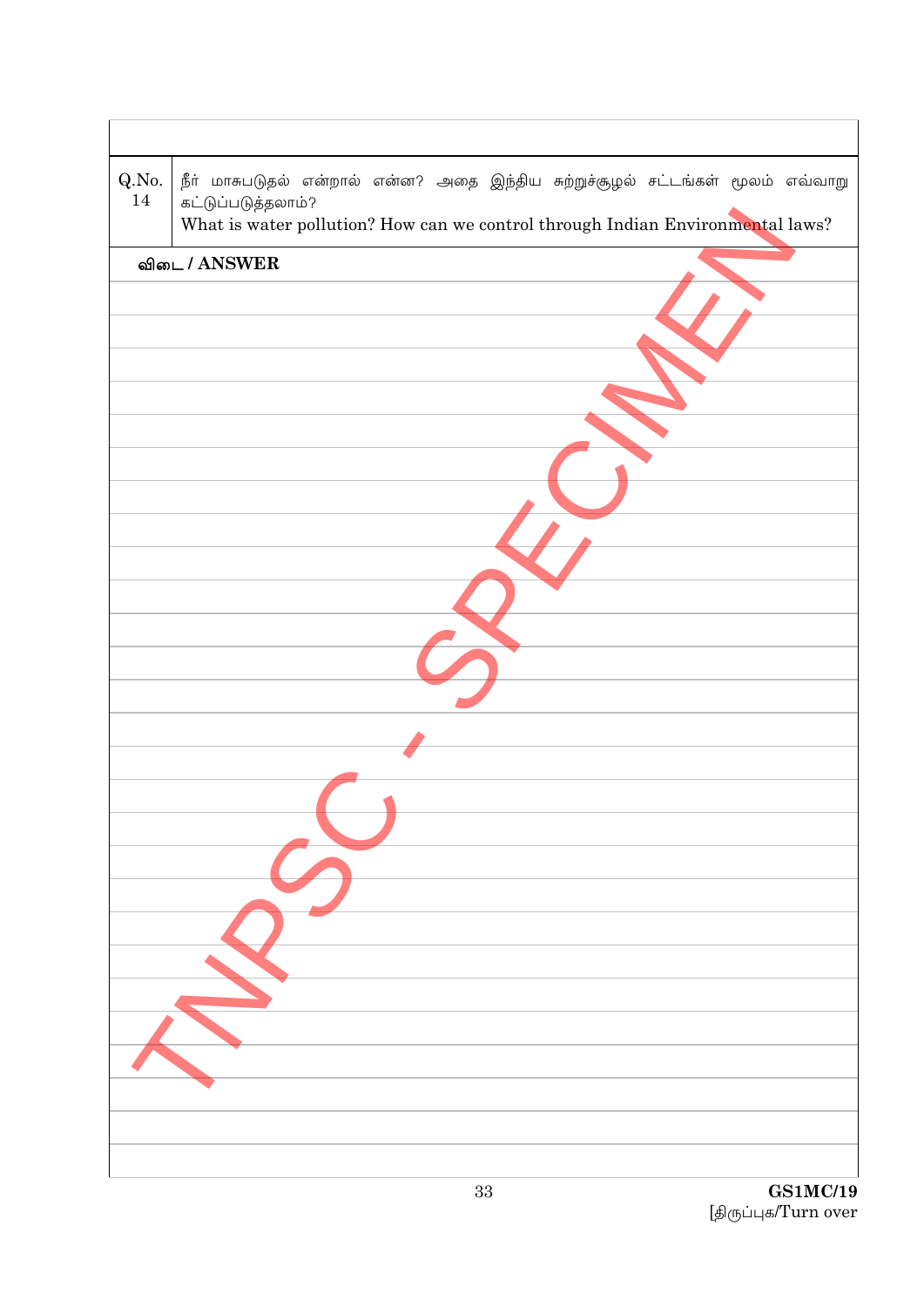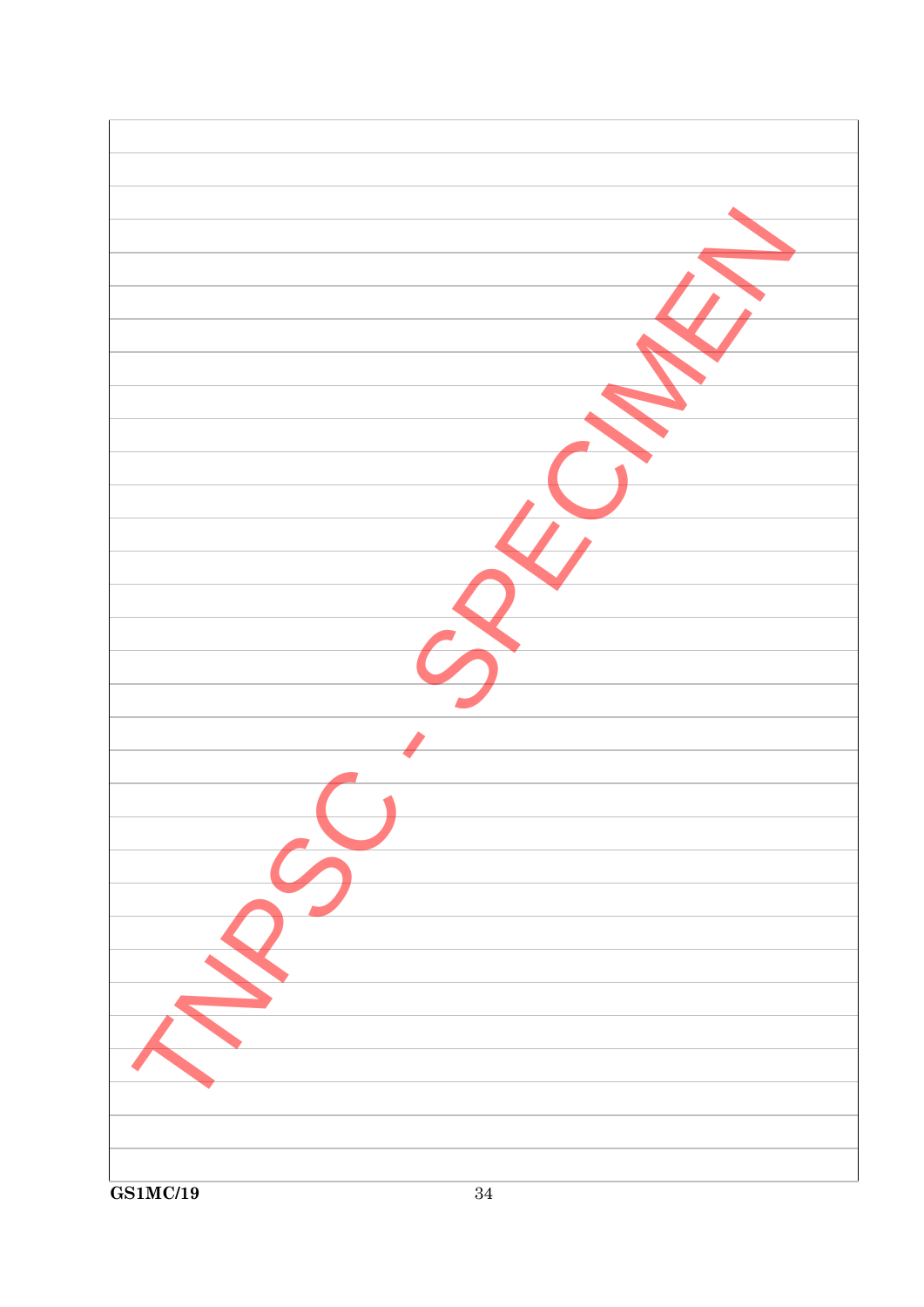| Q.No.<br>15 | இந்தியாவில் எல் நினோ தாக்கத்தி <mark>னால்</mark> ஏற்பட்ட சுற்றுச்சூழல் விளைவுகள் யாவை? பருவநிலை                                                                               |
|-------------|-------------------------------------------------------------------------------------------------------------------------------------------------------------------------------|
|             | மாற்றத்தினை கட்டுப்படுத்தும் நோக்கில் COP 21-இல் சமா்ப்பிக்கப்பட்ட தேசிய அளவில்<br>நிர்ணயிக்கப்பட்ட பங்களிப்பு இ <mark>லக்கினை அ</mark> டையும் பொருட்டு இந்தியா மேற்கொண்டுள்ள |
|             | சமீபத்திய முனைவுகளின் சிறப்பம்சங்க <mark>ளை</mark> விவரிக்கவும்.                                                                                                              |
|             | What are the environmental consequences of EL Nino impact in India? Discuss the                                                                                               |
|             | salient features of the recent initiatives to accomplish India's INDC in COP 21 to<br>combat Climate change.                                                                  |
|             |                                                                                                                                                                               |
|             | விடை / ANSWER                                                                                                                                                                 |
|             |                                                                                                                                                                               |
|             |                                                                                                                                                                               |
|             |                                                                                                                                                                               |
|             |                                                                                                                                                                               |
|             |                                                                                                                                                                               |
|             |                                                                                                                                                                               |
|             |                                                                                                                                                                               |
|             |                                                                                                                                                                               |
|             |                                                                                                                                                                               |
|             |                                                                                                                                                                               |
|             |                                                                                                                                                                               |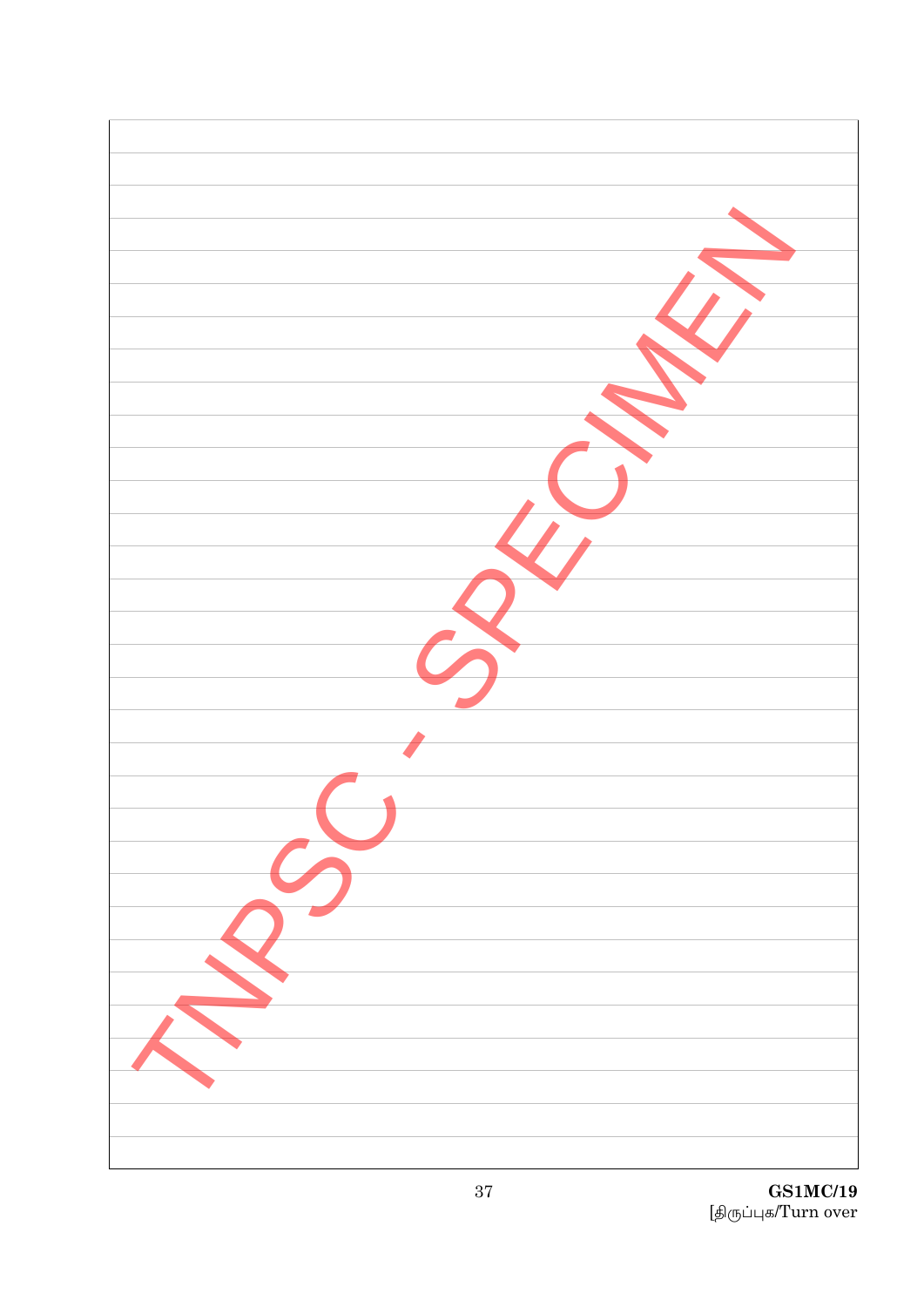| Q.No.<br>$16\,$ | அனல் மின் நிலையங்களில் காற்று மாசுபடுதலை குறைக்க மேற்கொள்ளும் செயல் முறை மாற்றம்<br>பற்றி விளக்குக.             |
|-----------------|-----------------------------------------------------------------------------------------------------------------|
|                 | Explain how 'process changes' can be adopted in thermal power plants to reduce the<br>problem of air pollution. |
|                 | விடை / ANSWER                                                                                                   |
|                 |                                                                                                                 |
|                 |                                                                                                                 |
|                 |                                                                                                                 |
|                 |                                                                                                                 |
|                 |                                                                                                                 |
|                 |                                                                                                                 |
|                 |                                                                                                                 |
|                 |                                                                                                                 |
|                 |                                                                                                                 |
|                 |                                                                                                                 |
|                 |                                                                                                                 |
|                 |                                                                                                                 |
|                 |                                                                                                                 |
|                 |                                                                                                                 |
|                 |                                                                                                                 |
|                 |                                                                                                                 |
|                 |                                                                                                                 |
|                 |                                                                                                                 |
|                 |                                                                                                                 |
|                 |                                                                                                                 |
|                 |                                                                                                                 |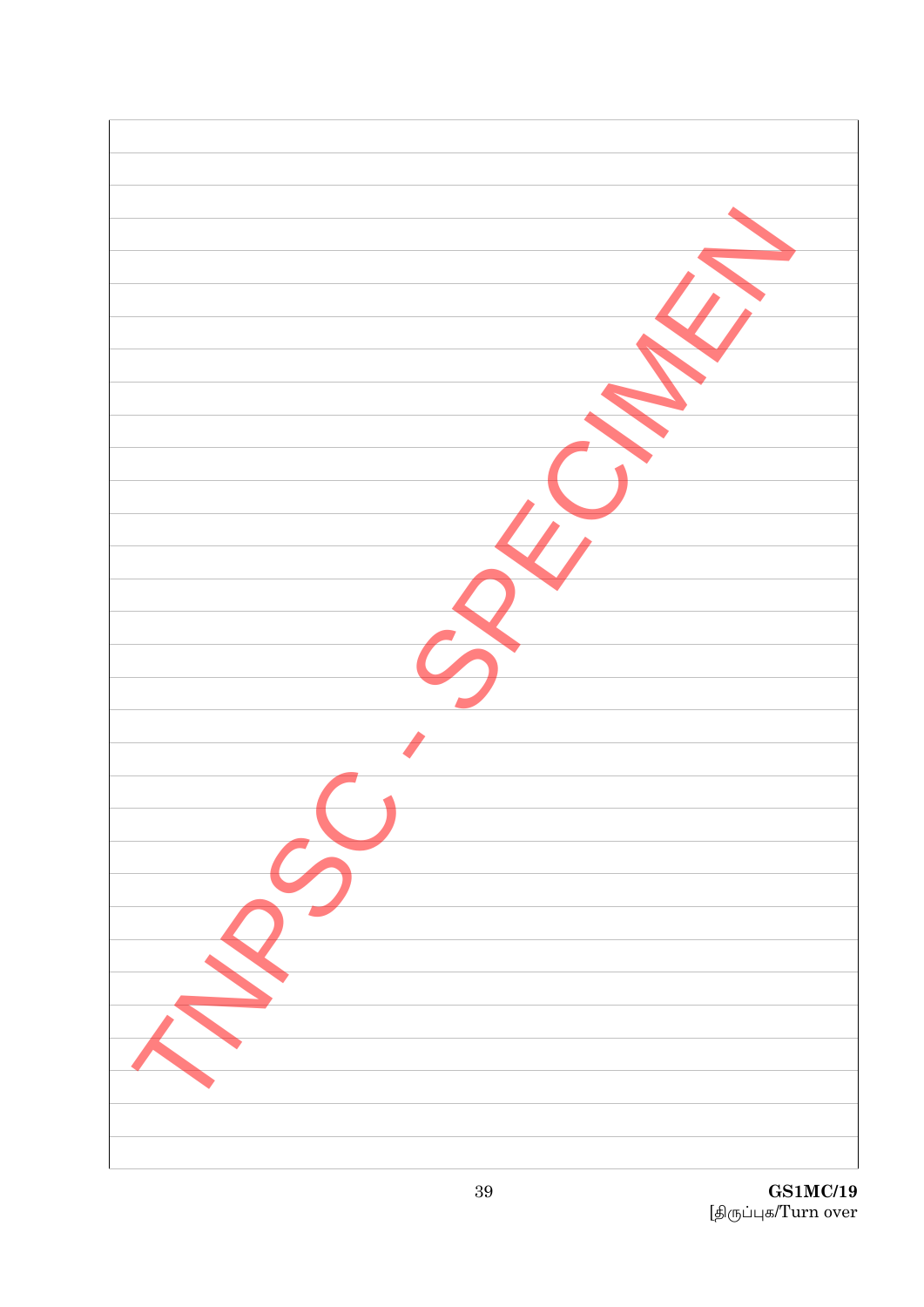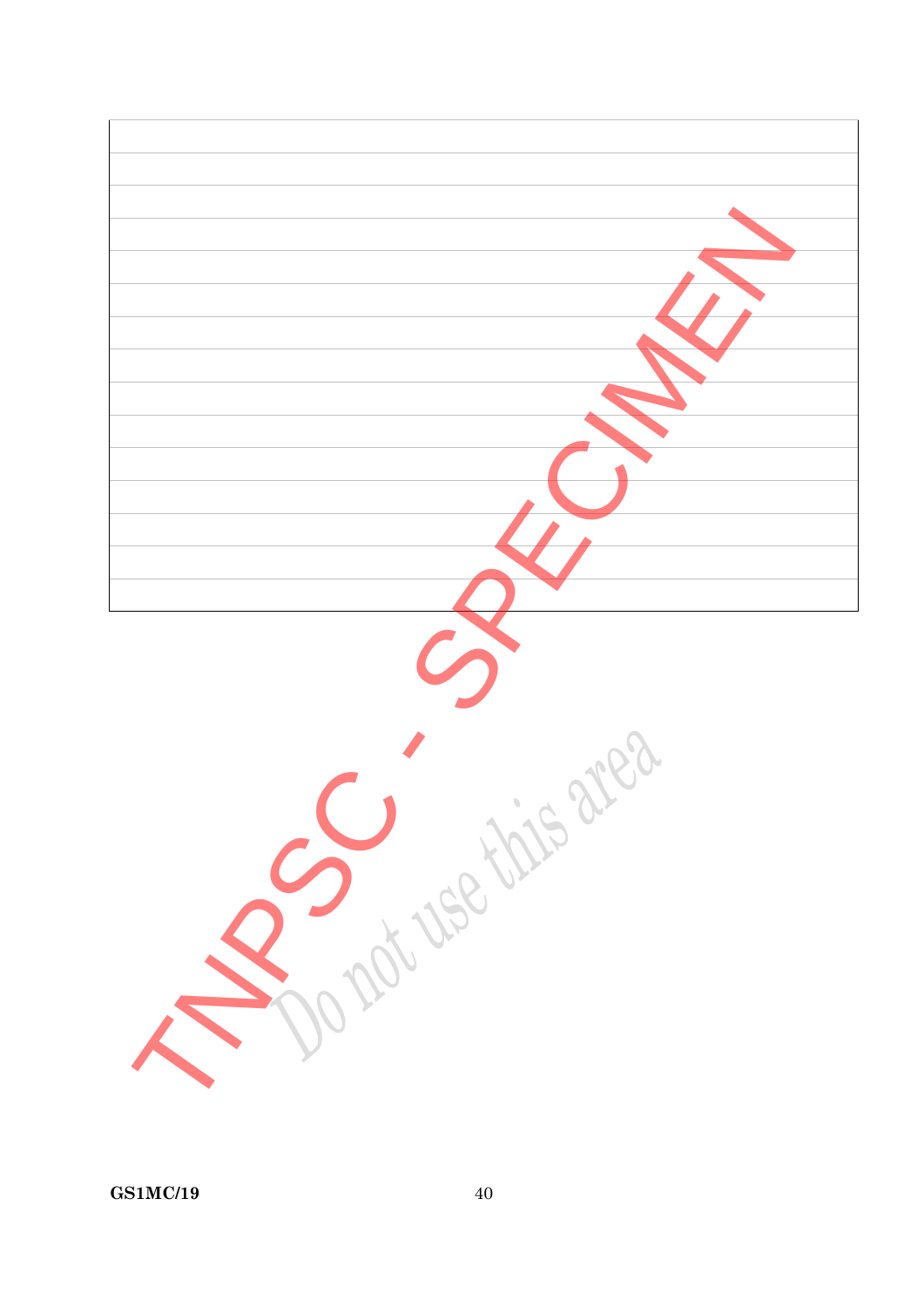அலகு —  $III$ 

# $UNIT - III$

# பிரிவு — அ

# $SECTION - A$

ஒவ்வொரு வினாவிற்கும் 150 **சொற்களுக்கு மிகாமல்** வி**டையளிக்க**வும். குறிப்பு :  $i)$ 

#### Note: Answer not exceeding 150 words each.

- ஒவ்வொரு வினாவிற்கும் **பத்து மதிப்பெண்கள்**.  $\overline{ii}$ Each question carries ten marks.
- கொடுக்கப்பட்டுள்ள **ஐந்து** வினாக்களில் எ**ையேனும் நான்கு**  $iii)$ வினாக்களுக்கு மட்டும் விடையளிக்கவும்.

Answer any four questions out of five questions.

 $(4 \times 10 = 40)$ 

| Q.No.<br>17 | இந்தியாவின் தேசிய வளர்ச்சிக் குழுமம் (NDC) அதன் குறிக்கோள்களை அடைய எவ்வாறு<br>செயல்படுகிறது?            |  |
|-------------|---------------------------------------------------------------------------------------------------------|--|
|             | In India how does the National Development Council (NDC) function inorder to<br>achieve its objectives? |  |
|             | விடை / ANSWER                                                                                           |  |
|             |                                                                                                         |  |
|             |                                                                                                         |  |
|             |                                                                                                         |  |
|             |                                                                                                         |  |
|             |                                                                                                         |  |
|             |                                                                                                         |  |
|             |                                                                                                         |  |
|             |                                                                                                         |  |
|             |                                                                                                         |  |
|             |                                                                                                         |  |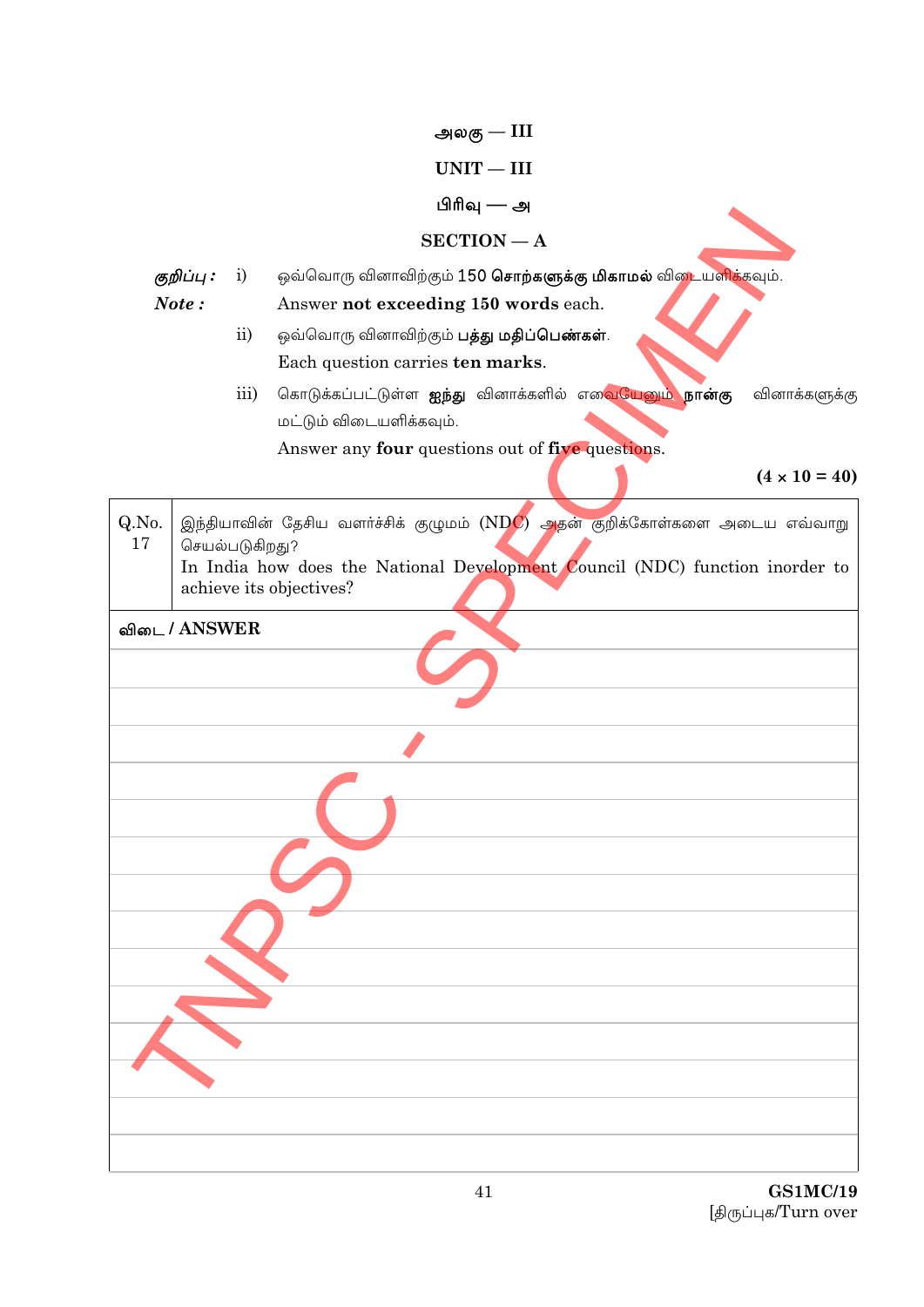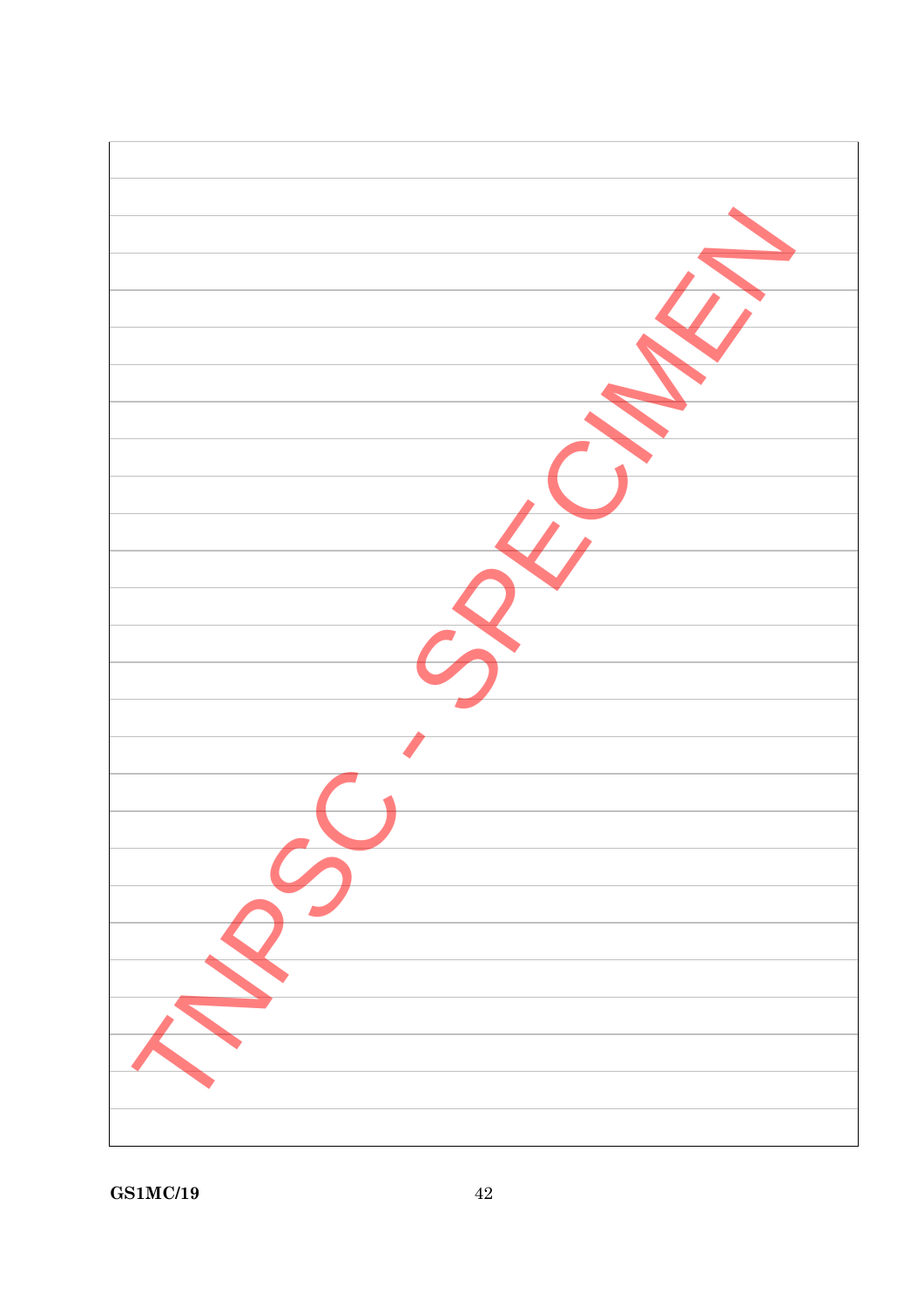| Q.No.<br>18 | (SAARC) சில<br>தெற்காசிய மண்டல ஒத்துழைப்புச்<br>நோக்கங்களுக்காக<br>சங்கமானது<br>உருவாக்கப்பட்டது. இந்த அமைப்பானது எவ்வாறு அதன் நோக்கங்களை ஒட்டிச் செயல்பட்டு<br>சில சாதனைகளை அடைந்தது என்பதை விவாதிக்கவும்.<br>"The South Asian Association for Regional Co-operation (SAARC) was established<br>with certain objectives". Discuss how it functioned in accordance with the objectives<br>and elaborate its achievements? |
|-------------|---------------------------------------------------------------------------------------------------------------------------------------------------------------------------------------------------------------------------------------------------------------------------------------------------------------------------------------------------------------------------------------------------------------------------|
|             | விடை / ANSWER                                                                                                                                                                                                                                                                                                                                                                                                             |
|             |                                                                                                                                                                                                                                                                                                                                                                                                                           |
|             |                                                                                                                                                                                                                                                                                                                                                                                                                           |
|             |                                                                                                                                                                                                                                                                                                                                                                                                                           |
|             |                                                                                                                                                                                                                                                                                                                                                                                                                           |
|             |                                                                                                                                                                                                                                                                                                                                                                                                                           |
|             |                                                                                                                                                                                                                                                                                                                                                                                                                           |
|             |                                                                                                                                                                                                                                                                                                                                                                                                                           |
|             |                                                                                                                                                                                                                                                                                                                                                                                                                           |
|             |                                                                                                                                                                                                                                                                                                                                                                                                                           |
|             |                                                                                                                                                                                                                                                                                                                                                                                                                           |
|             |                                                                                                                                                                                                                                                                                                                                                                                                                           |
|             |                                                                                                                                                                                                                                                                                                                                                                                                                           |
|             |                                                                                                                                                                                                                                                                                                                                                                                                                           |
|             |                                                                                                                                                                                                                                                                                                                                                                                                                           |
|             |                                                                                                                                                                                                                                                                                                                                                                                                                           |
|             |                                                                                                                                                                                                                                                                                                                                                                                                                           |
|             |                                                                                                                                                                                                                                                                                                                                                                                                                           |
|             |                                                                                                                                                                                                                                                                                                                                                                                                                           |
|             |                                                                                                                                                                                                                                                                                                                                                                                                                           |
|             |                                                                                                                                                                                                                                                                                                                                                                                                                           |
|             |                                                                                                                                                                                                                                                                                                                                                                                                                           |
|             |                                                                                                                                                                                                                                                                                                                                                                                                                           |
|             |                                                                                                                                                                                                                                                                                                                                                                                                                           |
|             |                                                                                                                                                                                                                                                                                                                                                                                                                           |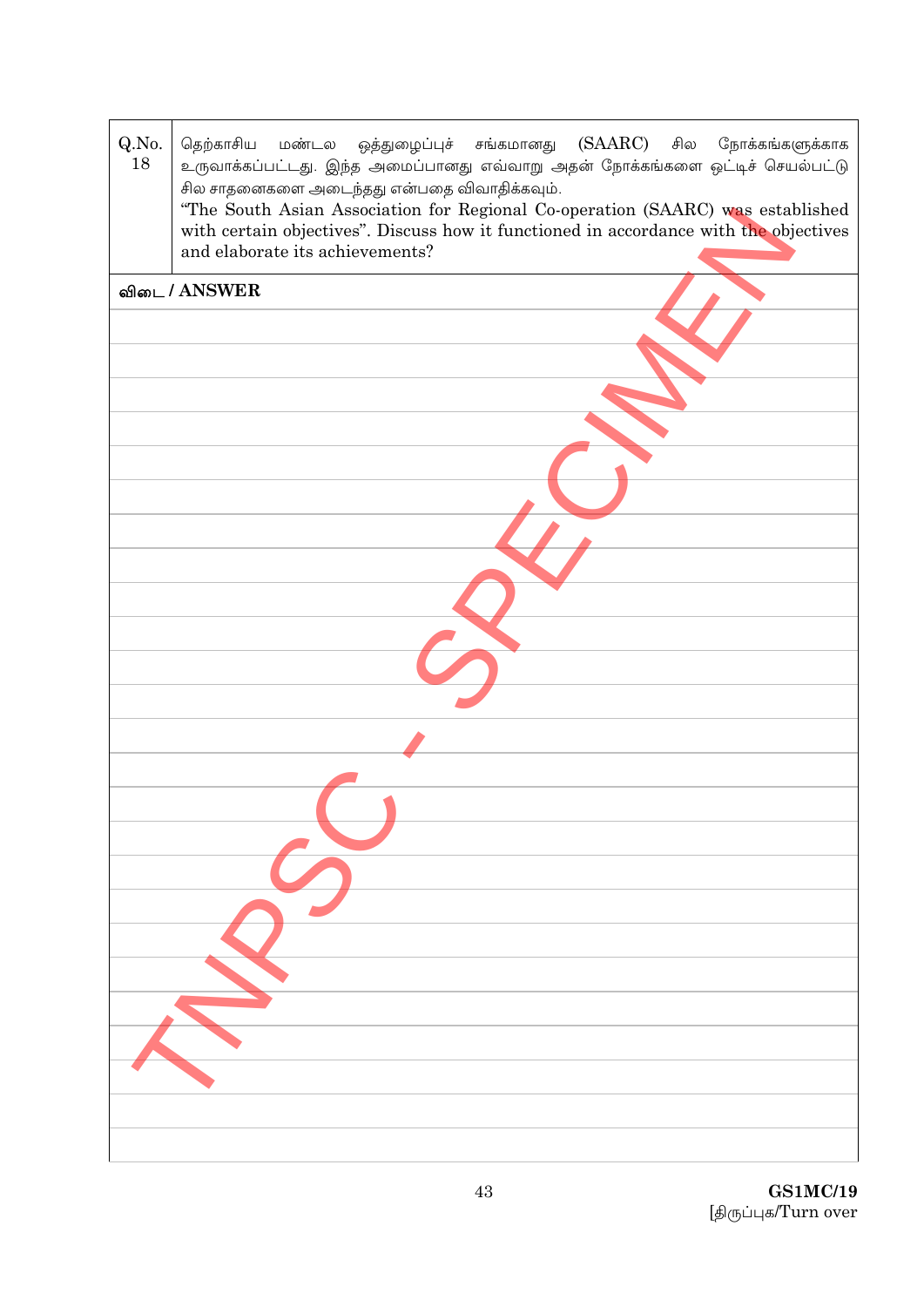| Q.No. | வளா்ச்சிகுன்றிய நாடுகளில் வரு <mark>மான</mark> சமத்துவமின்மையை குறைப்பதில் நிதி கொள்கையின்          |
|-------|-----------------------------------------------------------------------------------------------------|
| 19    | பங்கினை விளக்குக.<br>Explain the role of fiscal policy in reducing "Inequality of Income" in Under- |
|       | developed countries.                                                                                |
|       | விடை / ANSWER                                                                                       |
|       |                                                                                                     |
|       |                                                                                                     |
|       |                                                                                                     |
|       |                                                                                                     |
|       |                                                                                                     |
|       |                                                                                                     |
|       |                                                                                                     |
|       |                                                                                                     |
|       |                                                                                                     |
|       |                                                                                                     |
|       |                                                                                                     |
|       |                                                                                                     |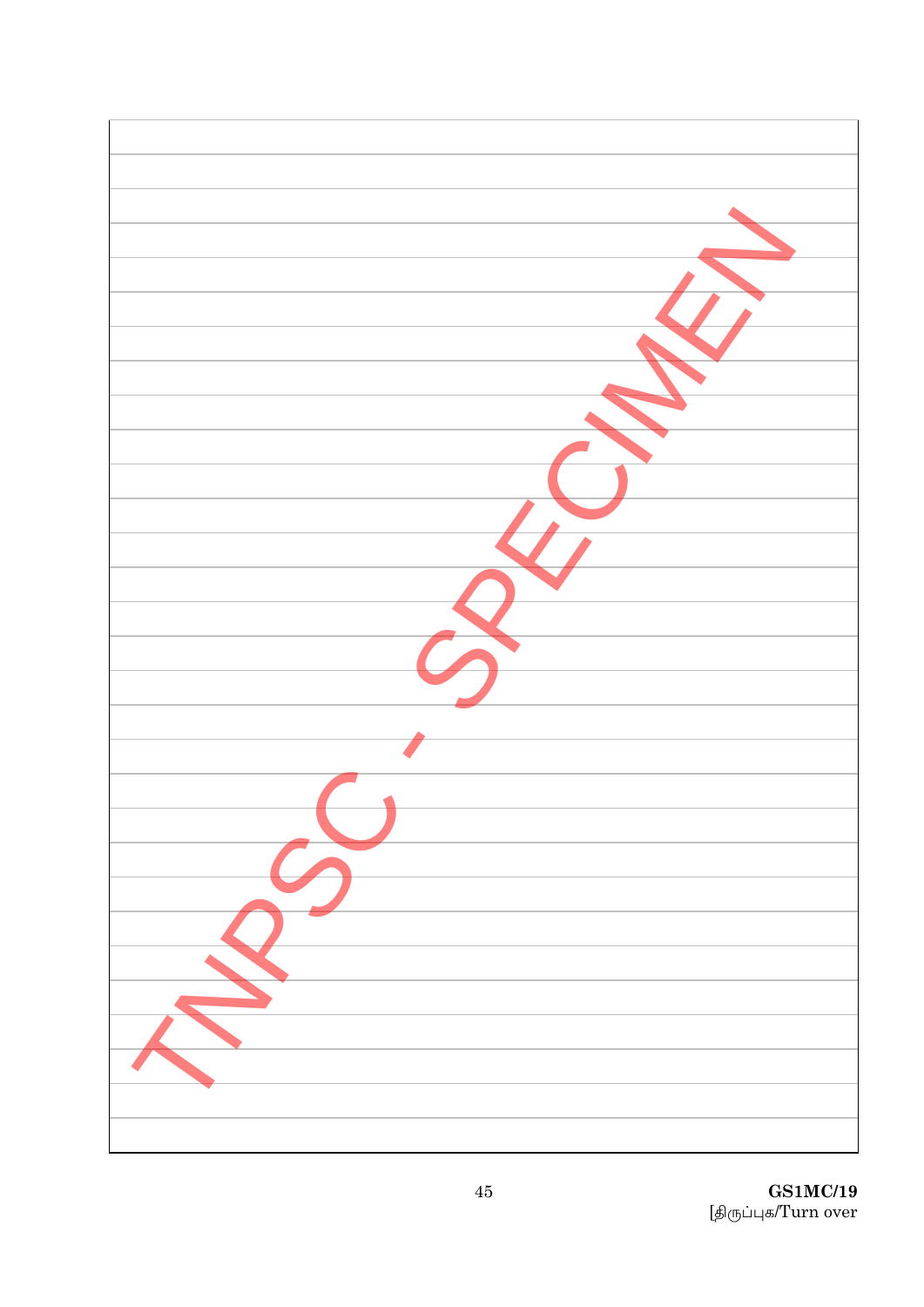| Q.No.<br>$20\,$ | இந்தியாவில் அறிவியல் மற்றும் தொழில் நுட்ப உள்கட்டமைப்பில் உள்ள குறைபாடுகளை<br>ஆராய்க. |
|-----------------|---------------------------------------------------------------------------------------|
|                 | Analyse the weaknesses of Science and Technology Infrastructure in India.             |
|                 | விடை / ANSWER                                                                         |
|                 |                                                                                       |
|                 |                                                                                       |
|                 |                                                                                       |
|                 |                                                                                       |
|                 |                                                                                       |
|                 |                                                                                       |
|                 |                                                                                       |
|                 |                                                                                       |
|                 |                                                                                       |
|                 |                                                                                       |
|                 |                                                                                       |
|                 |                                                                                       |
|                 |                                                                                       |
|                 |                                                                                       |
|                 |                                                                                       |
|                 |                                                                                       |
|                 |                                                                                       |
|                 |                                                                                       |
|                 |                                                                                       |
|                 |                                                                                       |
|                 |                                                                                       |
|                 |                                                                                       |
|                 |                                                                                       |
|                 |                                                                                       |
|                 |                                                                                       |
|                 |                                                                                       |
|                 |                                                                                       |
|                 |                                                                                       |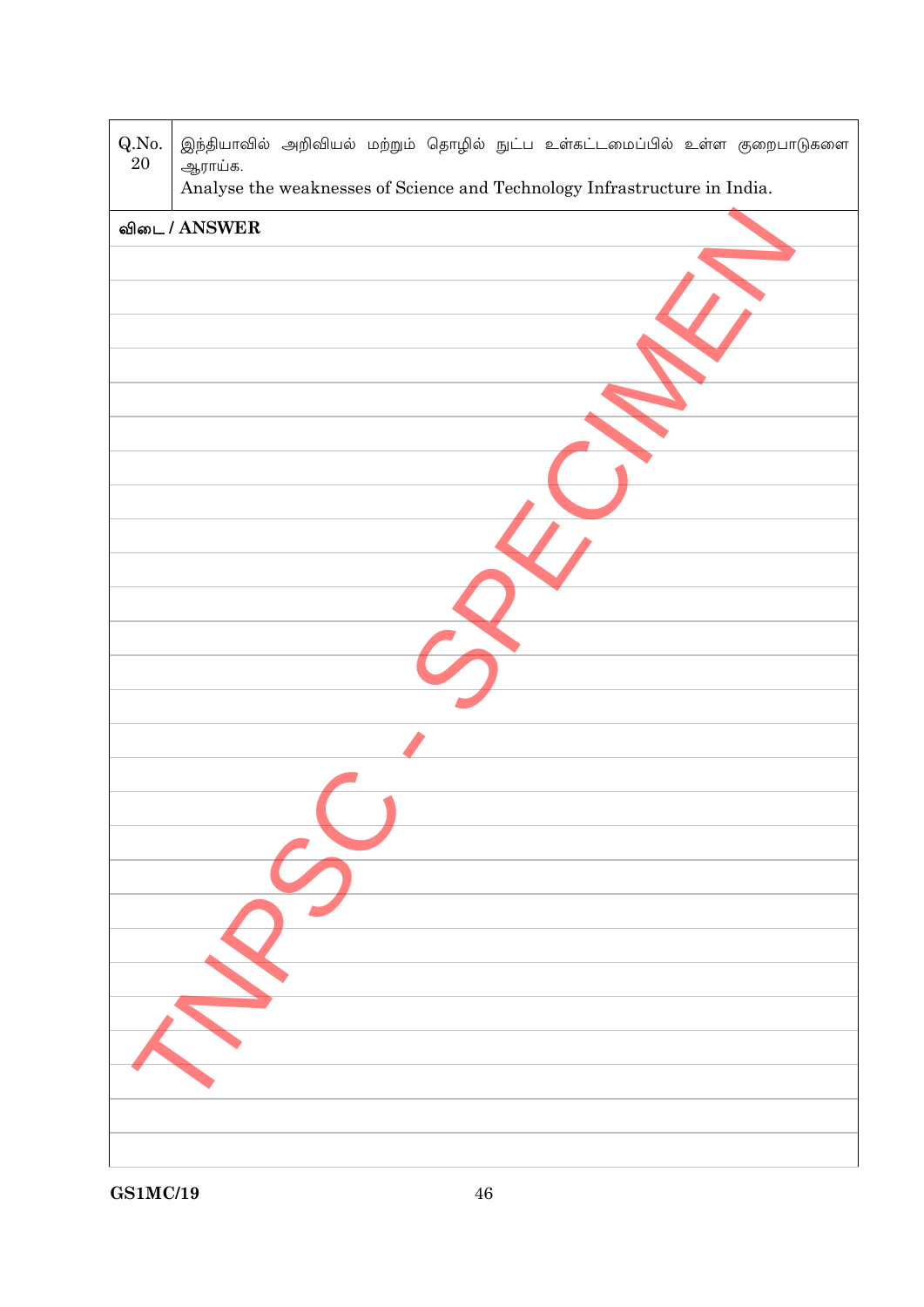| Q.No.<br>21 | இந்திய வேளாண்மை விலைக் கொள்கையை நிர்ணயிக்கும் காரணிகளை பற்றி விளக்குக. மேலும்<br>அக்கொள்கையின் செயல்பாடு மற் <mark>றும் நிறைவேற்</mark> றத்தினை விளக்குக. |
|-------------|-----------------------------------------------------------------------------------------------------------------------------------------------------------|
|             | Explain the factors which influence the agricultural pricing policy in India. Also                                                                        |
|             | explain the functioning and implementation of this policy.                                                                                                |
|             | விடை / ANSWER                                                                                                                                             |
|             |                                                                                                                                                           |
|             |                                                                                                                                                           |
|             |                                                                                                                                                           |
|             |                                                                                                                                                           |
|             |                                                                                                                                                           |
|             |                                                                                                                                                           |
|             |                                                                                                                                                           |
|             |                                                                                                                                                           |
|             |                                                                                                                                                           |
|             |                                                                                                                                                           |
|             |                                                                                                                                                           |
|             |                                                                                                                                                           |
|             |                                                                                                                                                           |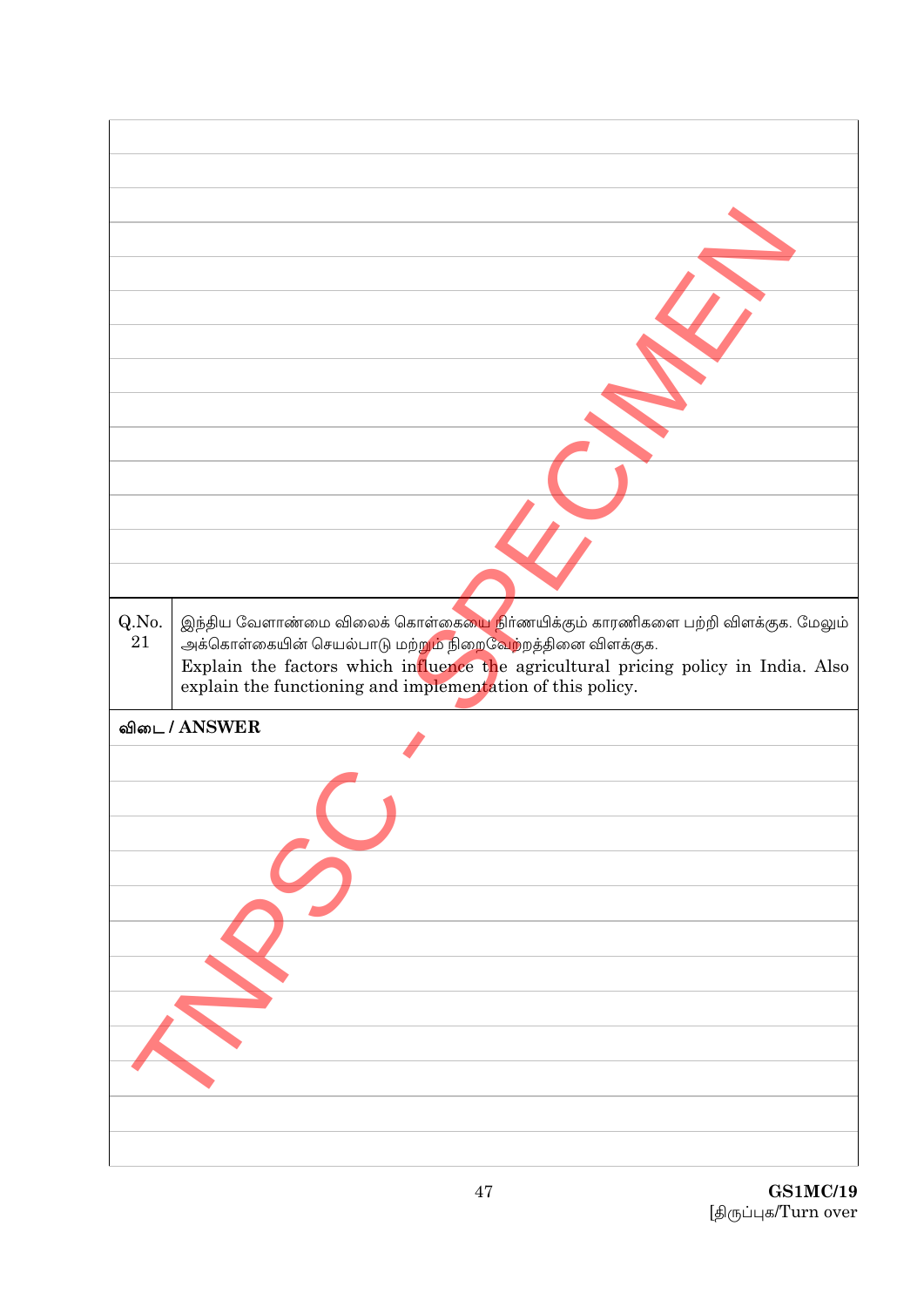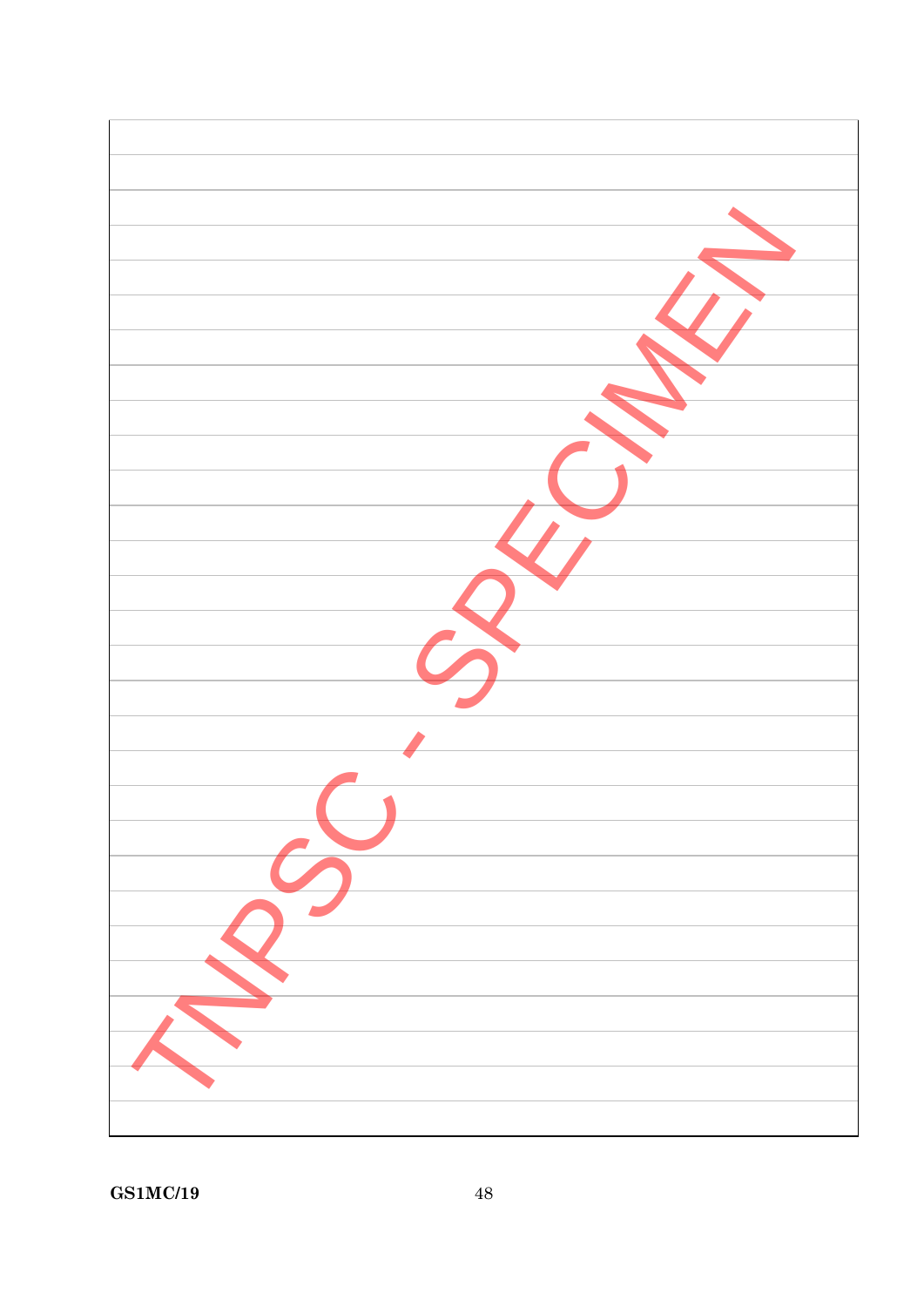## பிரிவு — ஆ

## $SECTION - B$

குறிப்பு : ஒவ்வொரு வினாவிற்கும் 250 சொ**ற்களுக்கு மிகாமல்** விடையளி<mark>க்க</mark>வும்.  $i)$ 

Answer not exceeding 250 words each. Note:

- ஒவ்வொரு வினாவிற்கும் **பதினைந்து மதிப்பெண்கள்**.  $\mathbf{ii}$ Each question carries *fifteen* marks.
- கொடுக்கப்பட்டுள்ள **ஐந்து** வினாக்களில் எவையேனும் <mark>நான்கு</mark> வினாக்களுக்கு iii) மட்டும் விடையளிக்கவும்.

Answer any four questions out of five questions

 $(4 \times 15 = 60)$ 

| Q.No. | பணவியல் கொள்கையின் நோக்கங்கள் யாவை? இந் <mark>தி</mark> ய ரிசர்வ் <mark>வ</mark> ங்கியின் பணிகளை விளக்குக. |
|-------|------------------------------------------------------------------------------------------------------------|
| 22    | What are the objectives of Monetary Policy? Explain the functions of the Reserve<br>Bank of India.         |
|       |                                                                                                            |
|       | விடை / ANSWER                                                                                              |
|       |                                                                                                            |
|       |                                                                                                            |
|       |                                                                                                            |
|       |                                                                                                            |
|       |                                                                                                            |
|       |                                                                                                            |
|       |                                                                                                            |
|       |                                                                                                            |
|       |                                                                                                            |
|       |                                                                                                            |
|       |                                                                                                            |
|       |                                                                                                            |
|       |                                                                                                            |
|       |                                                                                                            |
|       |                                                                                                            |
|       |                                                                                                            |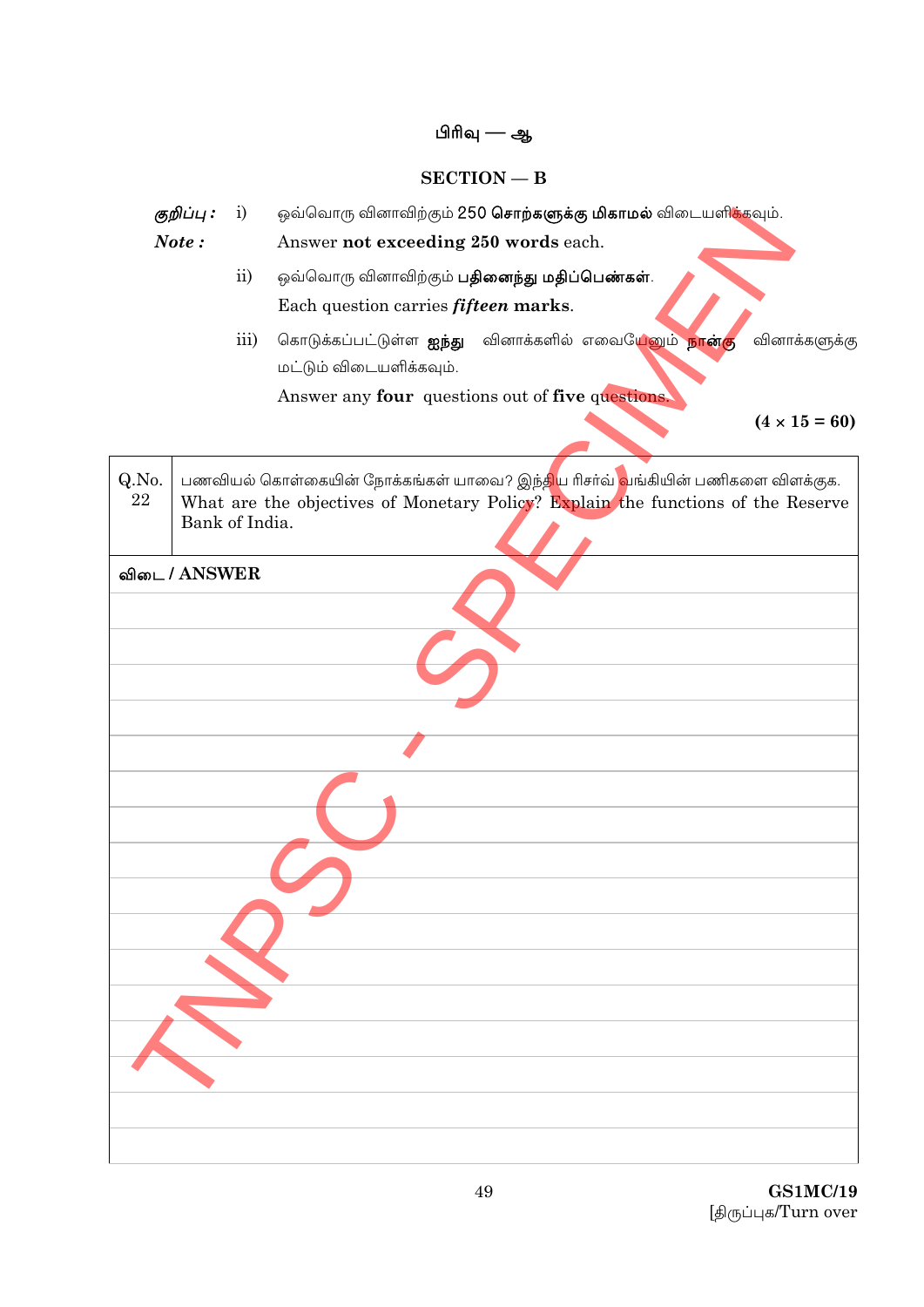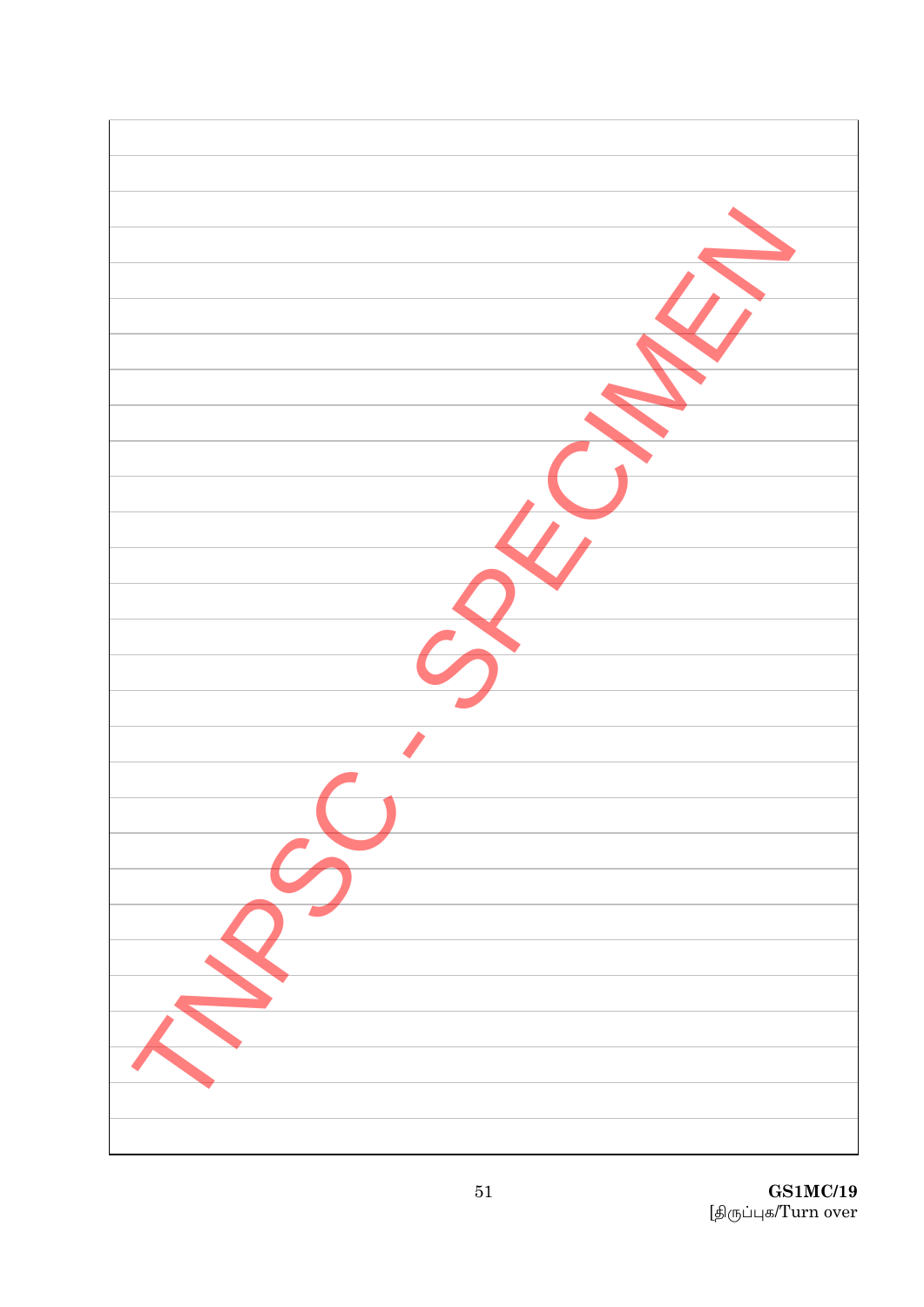| Q.No.<br>$\bf 23$ | தமிழ்நாட்டின் தொடர் பொருளாதார வளர்ச்சிக்கு, உலக முதலீட்டாளர்களின் சந்திப்பு-2019ன்<br>வெற்றிவாய்ப்பினை ஆராய்க. |
|-------------------|----------------------------------------------------------------------------------------------------------------|
|                   | Examine the prospects of Global Investors Meet - 2019 for the sustained economic<br>development of Tamil Nadu  |
|                   | விடை / ANSWER                                                                                                  |
|                   |                                                                                                                |
|                   |                                                                                                                |
|                   |                                                                                                                |
|                   |                                                                                                                |
|                   |                                                                                                                |
|                   |                                                                                                                |
|                   |                                                                                                                |
|                   |                                                                                                                |
|                   |                                                                                                                |
|                   |                                                                                                                |
|                   |                                                                                                                |
|                   |                                                                                                                |
|                   |                                                                                                                |
|                   |                                                                                                                |
|                   |                                                                                                                |
|                   |                                                                                                                |
|                   |                                                                                                                |
|                   |                                                                                                                |
|                   |                                                                                                                |
|                   |                                                                                                                |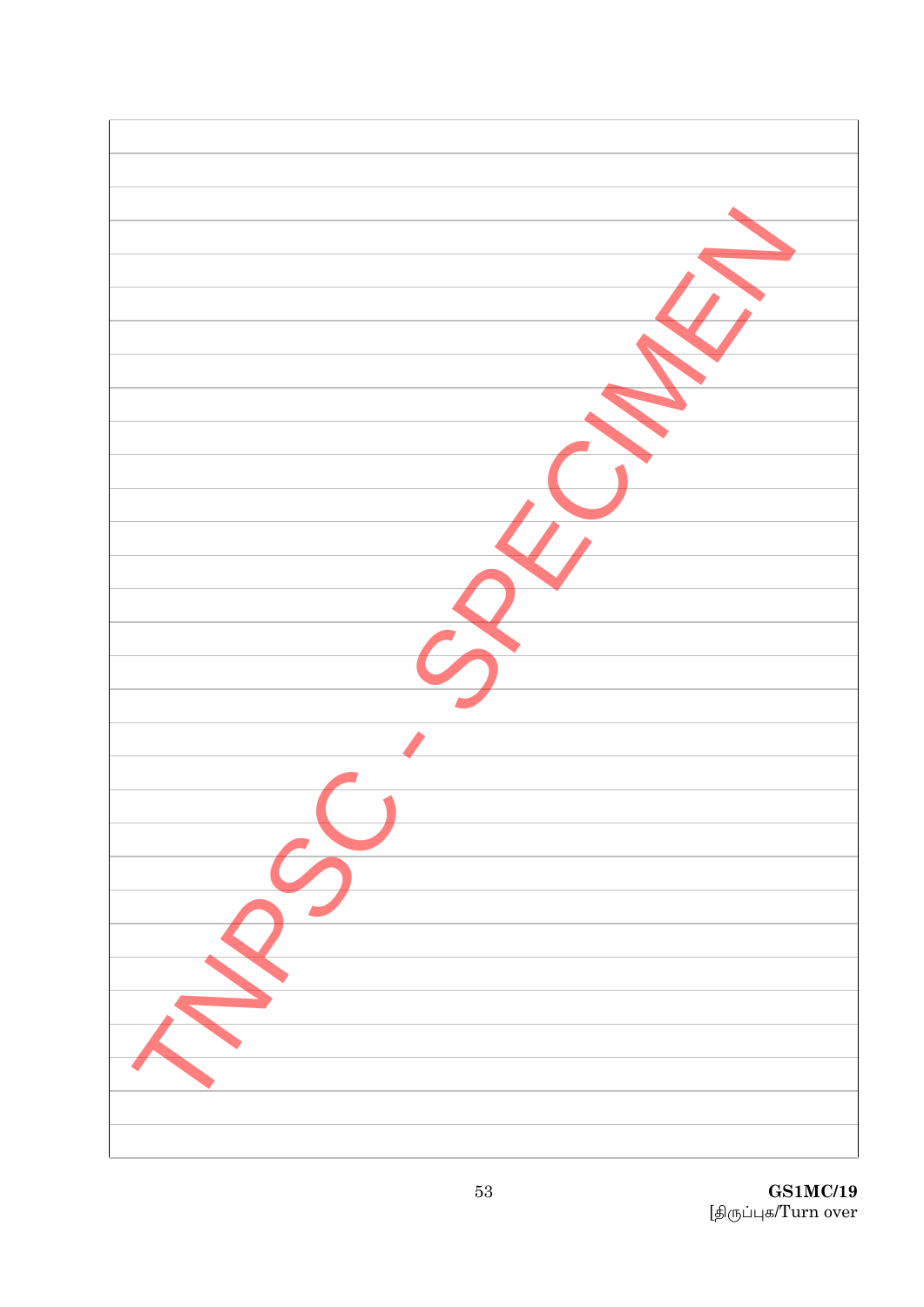| Q.No.<br>$\sqrt{24}$ | சிறப்பு பொருளாதார மண்டலம் பற்றி தீர ஆய்க. (SEZs).<br>Critically analyse the Special Economic Zones (SEZs) |
|----------------------|-----------------------------------------------------------------------------------------------------------|
|                      | விடை / ANSWER                                                                                             |
|                      |                                                                                                           |
|                      |                                                                                                           |
|                      |                                                                                                           |
|                      |                                                                                                           |
|                      |                                                                                                           |
|                      |                                                                                                           |
|                      |                                                                                                           |
|                      |                                                                                                           |
|                      |                                                                                                           |
|                      |                                                                                                           |
|                      |                                                                                                           |
|                      |                                                                                                           |
|                      |                                                                                                           |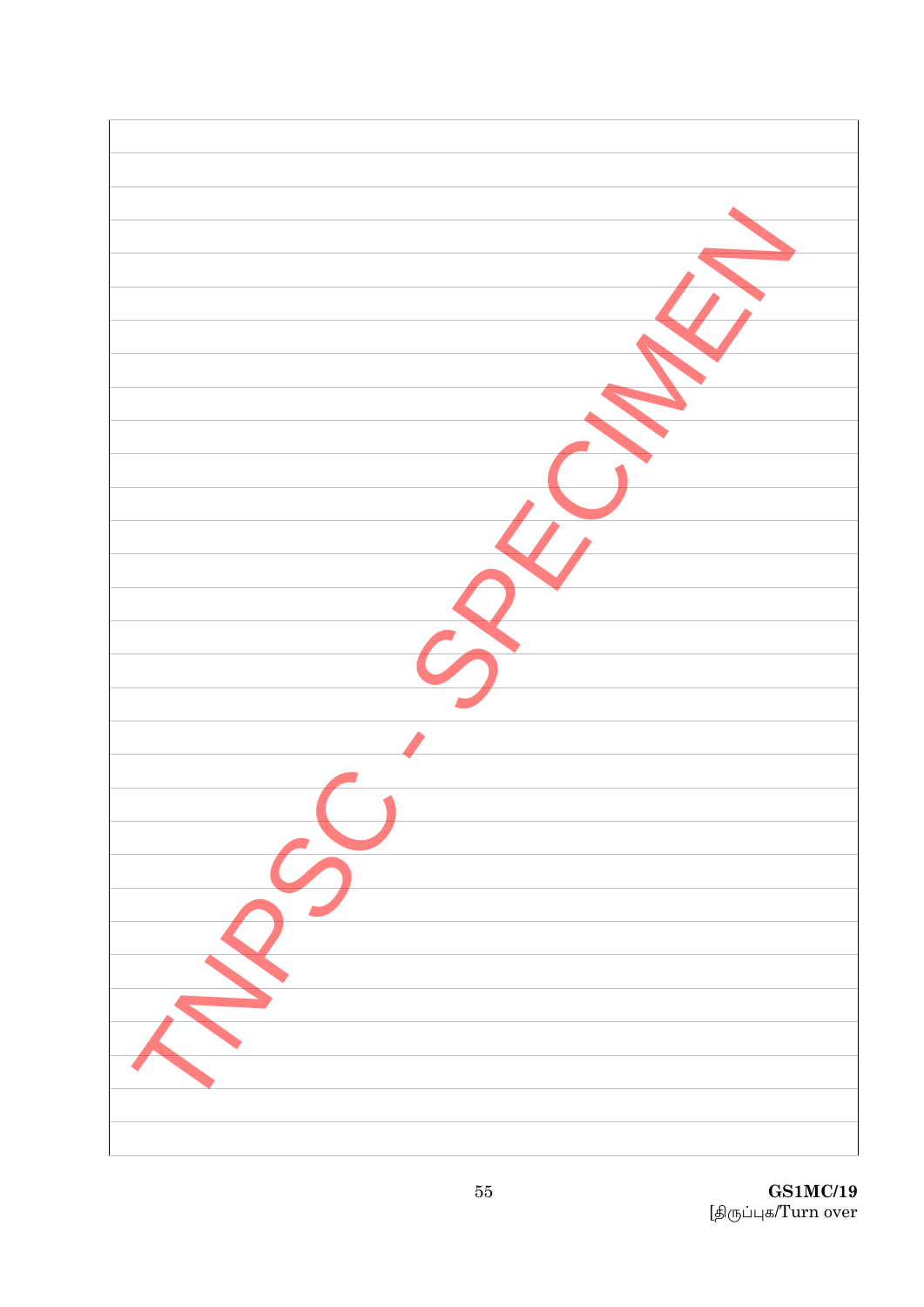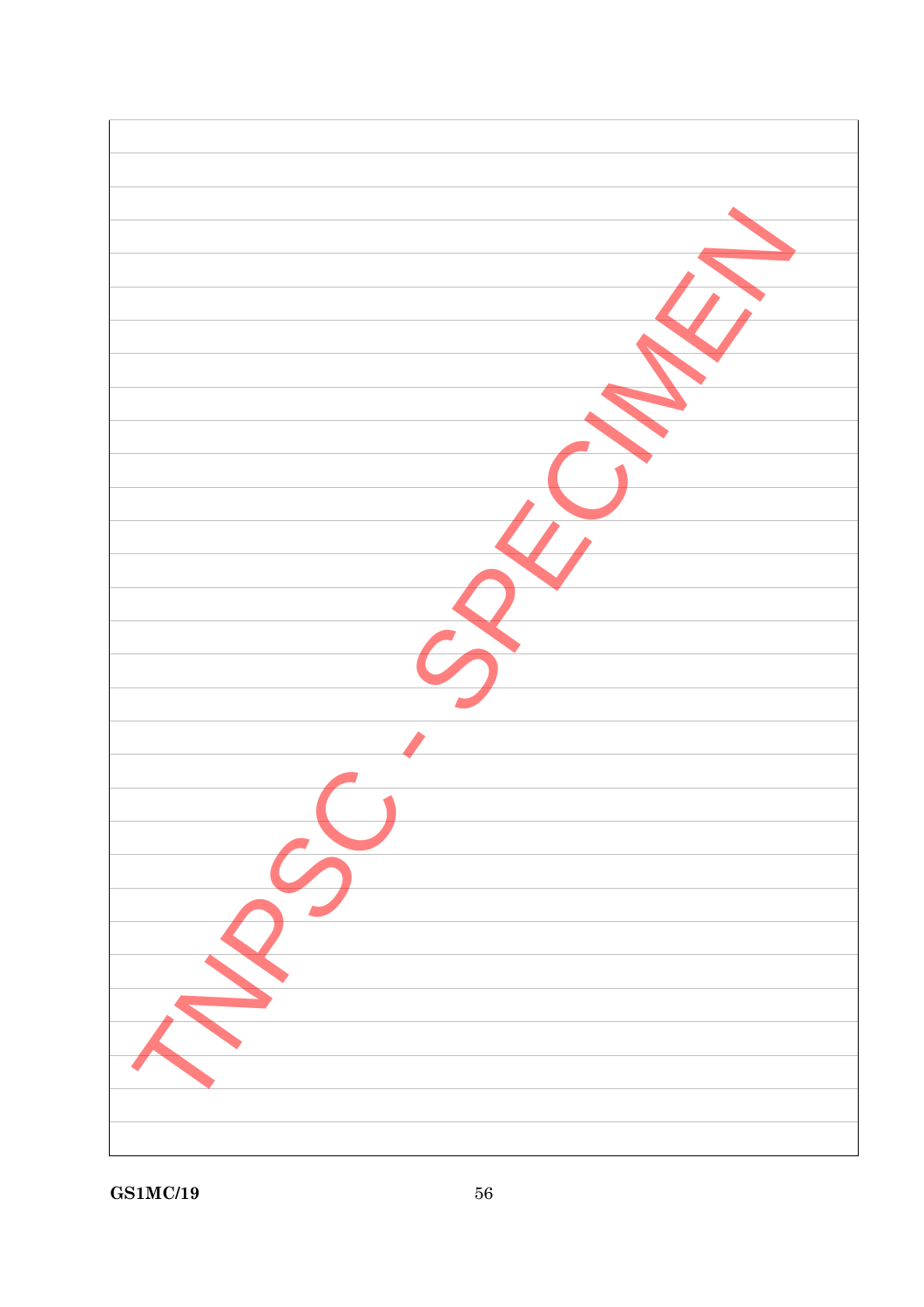| Q.No.<br>$25\,$ | எப்படி பணவீக்கம்<br>பணவீக்கம்<br>இடைவெளியை<br>விளக்குக. மற்றும்<br>இடைவெளியை<br>கட்டுப்படுத்த முடியும் என்பதையும் விளக்குக.<br>Explain inflationary gap and also explain how can the inflationary gap be wiped out. |
|-----------------|---------------------------------------------------------------------------------------------------------------------------------------------------------------------------------------------------------------------|
|                 | விடை / ANSWER                                                                                                                                                                                                       |
|                 |                                                                                                                                                                                                                     |
|                 |                                                                                                                                                                                                                     |
|                 |                                                                                                                                                                                                                     |
|                 |                                                                                                                                                                                                                     |
|                 |                                                                                                                                                                                                                     |
|                 |                                                                                                                                                                                                                     |
|                 |                                                                                                                                                                                                                     |
|                 |                                                                                                                                                                                                                     |
|                 |                                                                                                                                                                                                                     |
|                 |                                                                                                                                                                                                                     |
|                 |                                                                                                                                                                                                                     |
|                 |                                                                                                                                                                                                                     |
|                 |                                                                                                                                                                                                                     |
|                 |                                                                                                                                                                                                                     |
|                 |                                                                                                                                                                                                                     |
|                 |                                                                                                                                                                                                                     |
|                 |                                                                                                                                                                                                                     |
|                 |                                                                                                                                                                                                                     |
|                 |                                                                                                                                                                                                                     |
|                 |                                                                                                                                                                                                                     |
|                 |                                                                                                                                                                                                                     |
|                 |                                                                                                                                                                                                                     |
|                 |                                                                                                                                                                                                                     |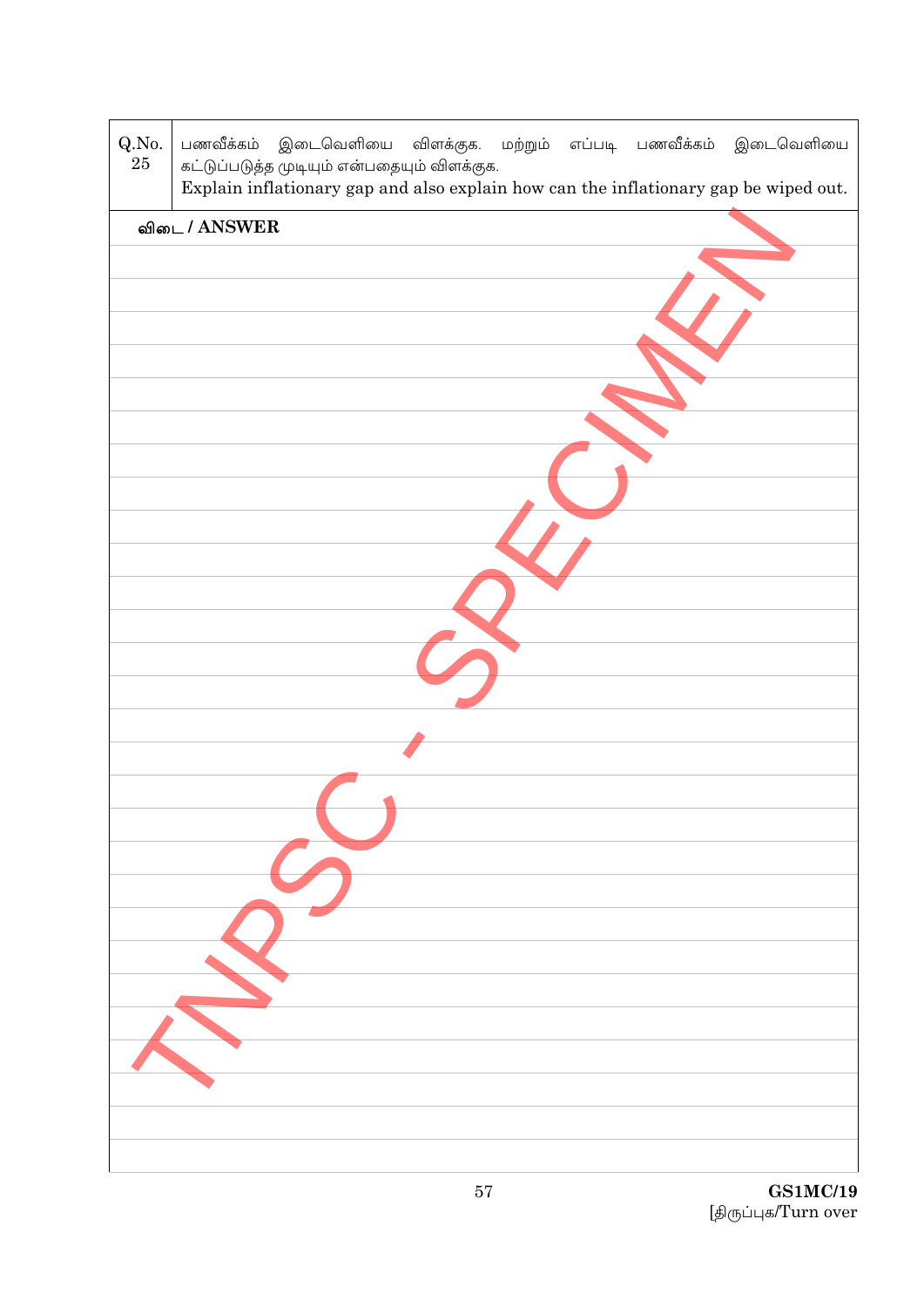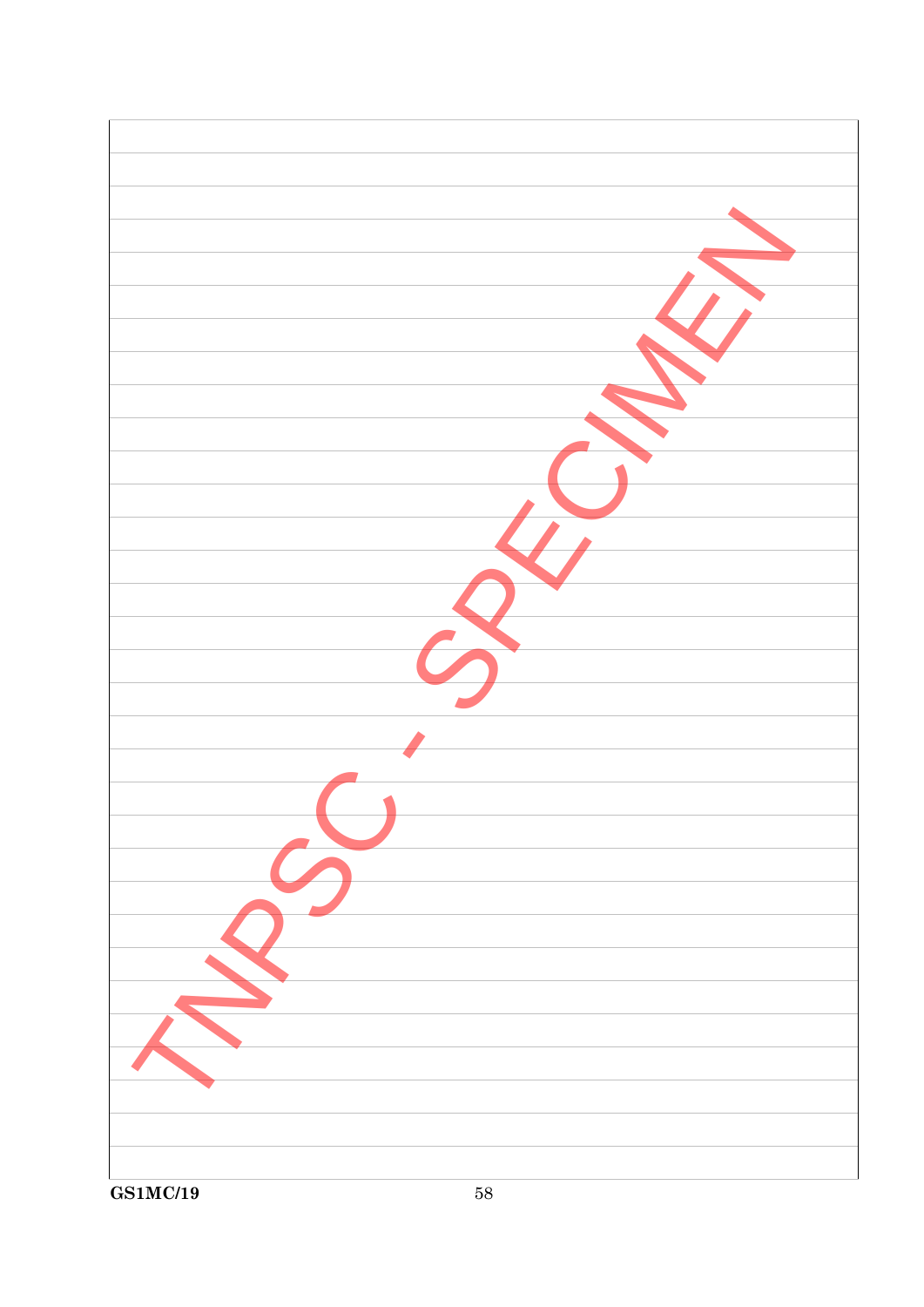| Q.No. | "இந்தியா வளர்ச்சியடையாத நாடு" <mark>இதை ஒ</mark> ப்புக் கொள்வீரா? இல்லையெனில் அதற்கான                                                                                           |
|-------|---------------------------------------------------------------------------------------------------------------------------------------------------------------------------------|
| 26    | காரணங்களை தருக மற்றும் இந்தியப <mark>் பொருள</mark> ாதாரத்தின் சிறப்பியல்புகளை விளக்குக.<br>"India is an Under-developed country" - Do you agree with this. If no, give reasons |
|       | for it and describe the salient features of the Indian economy.                                                                                                                 |
|       | விடை / ANSWER                                                                                                                                                                   |
|       |                                                                                                                                                                                 |
|       |                                                                                                                                                                                 |
|       |                                                                                                                                                                                 |
|       |                                                                                                                                                                                 |
|       |                                                                                                                                                                                 |
|       |                                                                                                                                                                                 |
|       |                                                                                                                                                                                 |
|       |                                                                                                                                                                                 |
|       |                                                                                                                                                                                 |
|       |                                                                                                                                                                                 |
|       |                                                                                                                                                                                 |
|       |                                                                                                                                                                                 |
|       |                                                                                                                                                                                 |
|       |                                                                                                                                                                                 |
|       |                                                                                                                                                                                 |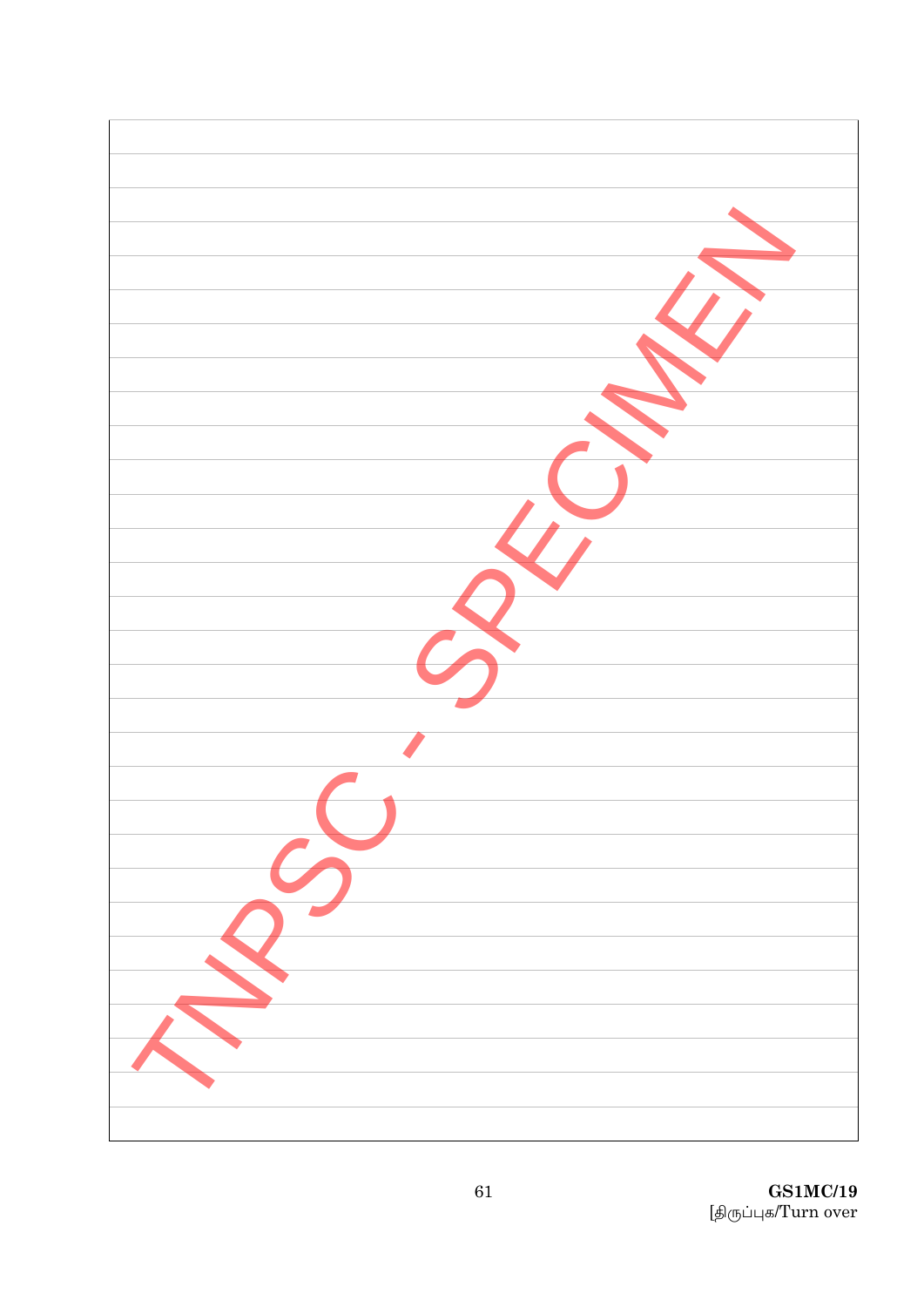# **SPACE FOR ROUGH WORK**

TNPSC - SPECIMENT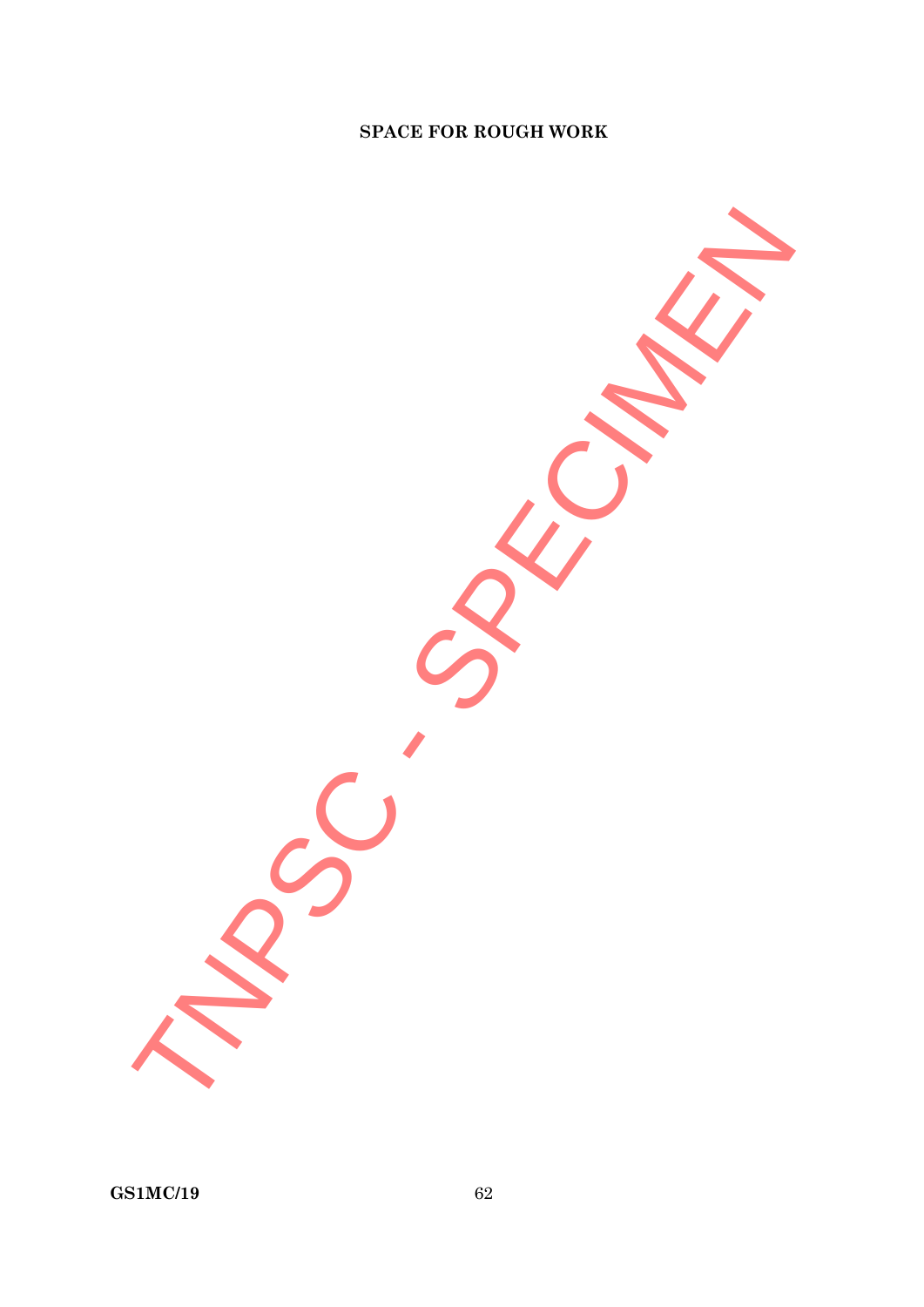# **SPACE FOR ROUGH WORK**

**GS1MC/19** [திருப்புக/Turn over